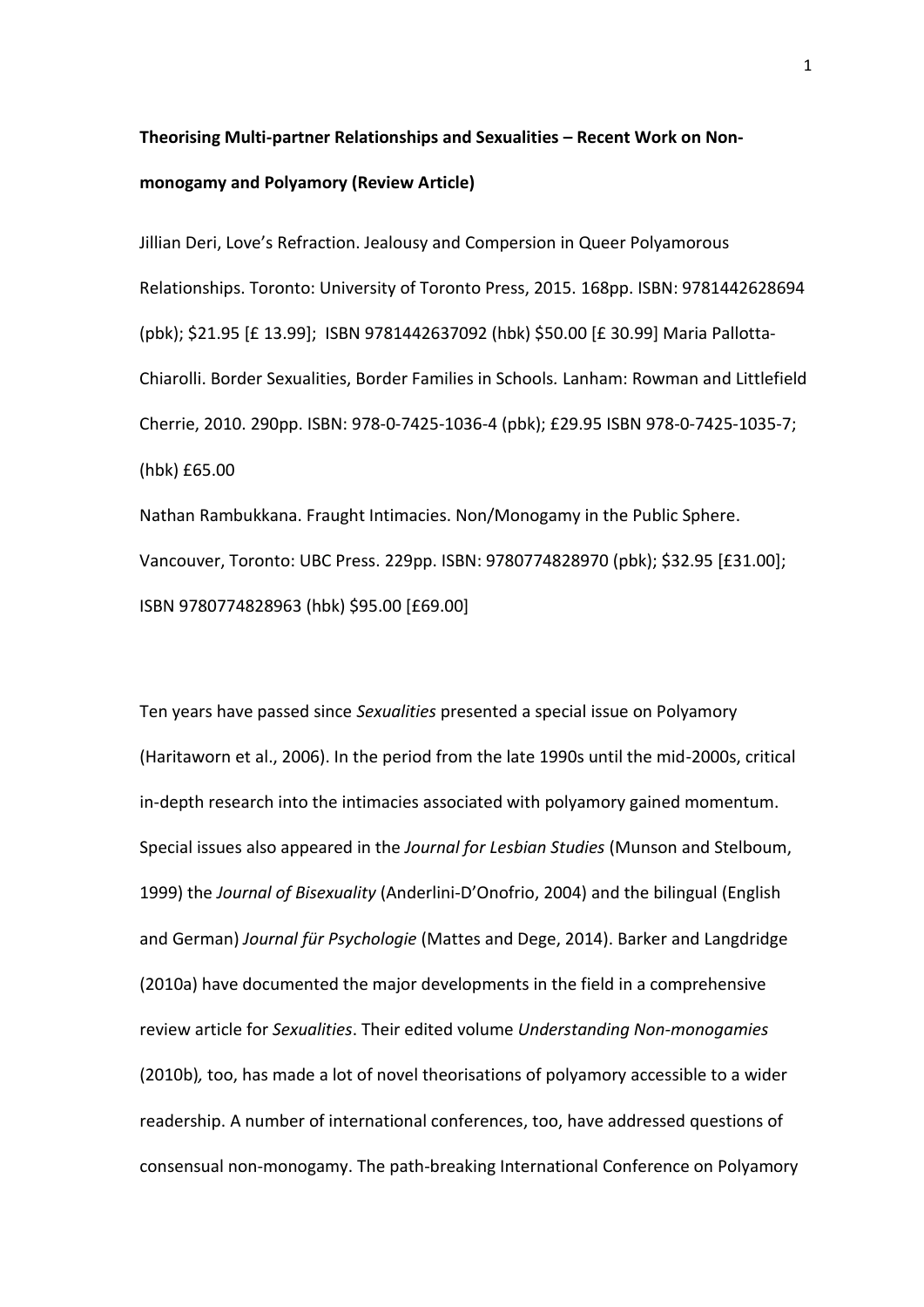and Monnonormativity took place at the Research Centre for Feminist, Gender and Queer Studies at Hamburg University in November 2005. The first Non-monogamies and Contemporary Intimacies Conference took place first in Lisbon, Portugal, in 2015, and will bring together academics, activists and counsellors for the second Conference at the end of August 2017 in Vienna<sup>1</sup>. Another regular and even longer-standing event, the International Academic Polyamory Conference (titled International Conference on the Future of Monogamy and Non-monogamy) will take place for the 6<sup>th</sup> time in Berkeley, California in February 2017<sup>2</sup>. The event will also coincide with a political activist meeting<sup>3</sup>.

Research has focused on nuances in identification, discussed overlaps and differences with regard to other forms of non-monogamy and looked at interconnections with (other) marginalised practices of identities, such as BDSM and asexuality. The linguistics, emotional dynamics and politics of polyamory all have been subject to critical inquiry. Research has further looked at power both within and around consensually nonmonogamous practice, often deploying intersectional perspectives. Empirical research has been slowly consolidating since the mid-2000s to allow for a better understanding of various dimensions of polyamorous intimacies. Yet many aspects of this alternative approach to love, intimacy, sexuality and family have remained under-theorised.

In this review, I will look at three more recent research publications that provide rich and novel conceptualisation of core aspects of polyamorous experiences and the ways they have been represented in the public sphere. These publications were selected for

**.** 

<sup>1</sup> https://nmciconference.wordpress.com/

<sup>&</sup>lt;sup>2</sup> See [http://thesaar.com](http://thesaar.com/) [currently deactivated and awaiting renewal] and http://10times.com/monogamyand-nonmonogamy

<sup>3</sup> https://sites.google.com/site/saturniaregnahome/home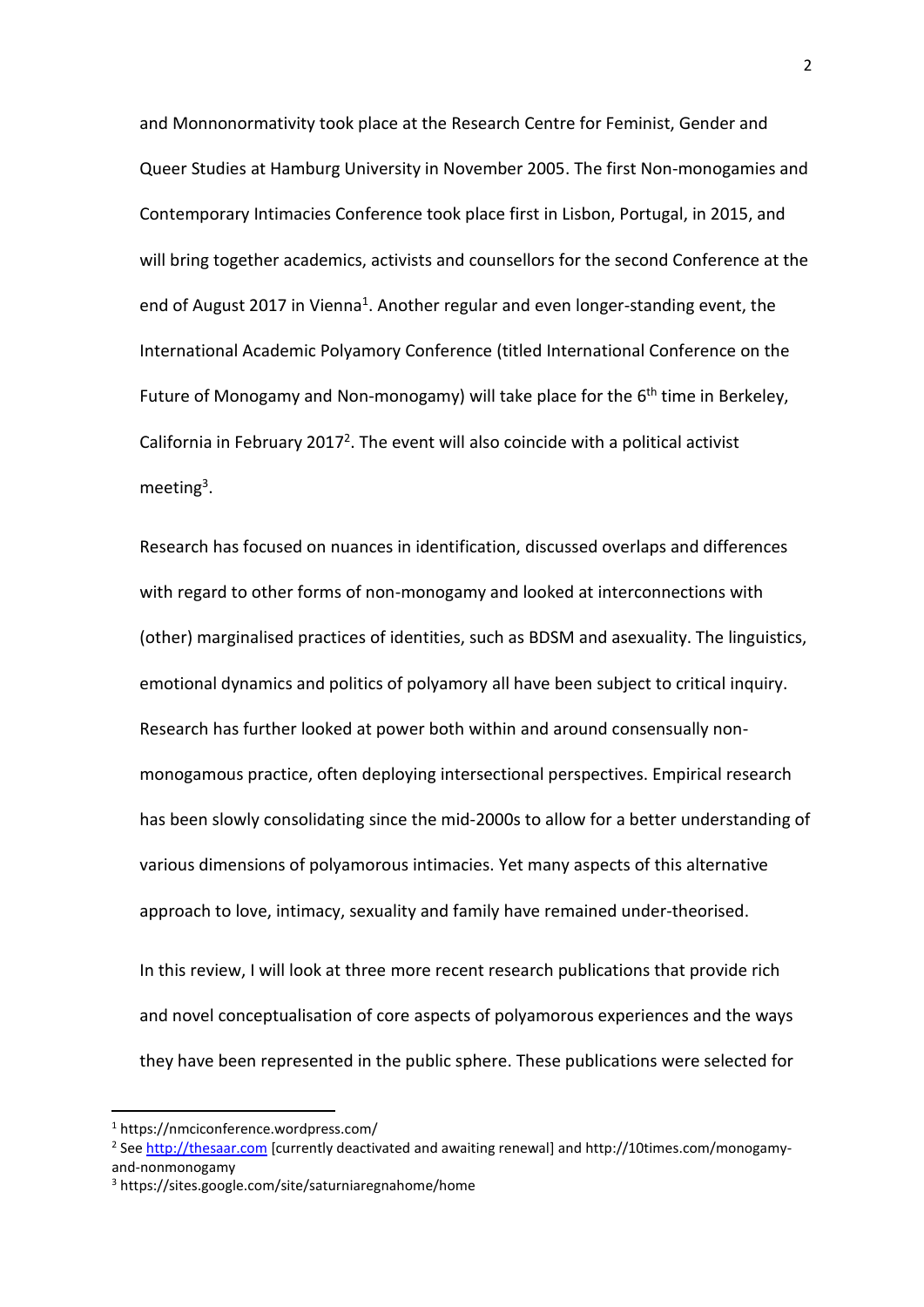an in-depth review, because of their innovative approaches and their potential for opening new avenues within polyamory research and the study of intimacy more generally. Some interesting and important publications were not included in this review. Elisabeth Sheff's (2011) comprehensive research of poly families in the USA has already been discussed in a recent issue of *Sexualities* by Sophia Boutelier (2015). Mimi Schipper's (2016) new book Beyond Monogamy: *Polyamory and the Future of Polyqueer Sexualities* was not yet available when I was writing this review. Robin Bauer's (2014) book *Queer BDSM Intimacies. Critical Consent and Pushing the Boundaries* contains excellent discussion of polyamory, but the overall research primarily focuses on BDSM practice. Raven Kaldera's (2010) book *Power Circuits. Polyamory in a Power Dynamic* has a much tighter focus on the poly/BDSM nexus, but falls within the genre of advice book literature rather than academic research/social theory.

### **Theorising emotions -** *Love's Refraction* **(Jillan Deri)**

How people can possibly manage jealousy is one of the most frequently asked questions with regard to polyamory. Deri's (2015) study *Love's Refraction. Jealousy and Compersion in Queer Polyamorous Relationships* acknowledges that jealousy is not an unknown phenomenon within poly circles. Like monogamous people, polyamorists, too, are *affected* by jealousy. Yet in contradistinction to mainstream culture, jealousy is neither demonized nor tabooed within polyamory. Rather, polyamory elaborates a complex ethics and etiquette that is designed to control, modify and channel jealousy in order to stop this complex feeling from interfering with and damaging intimate relationships which are built upon the assumption that *in principle* it should be okay for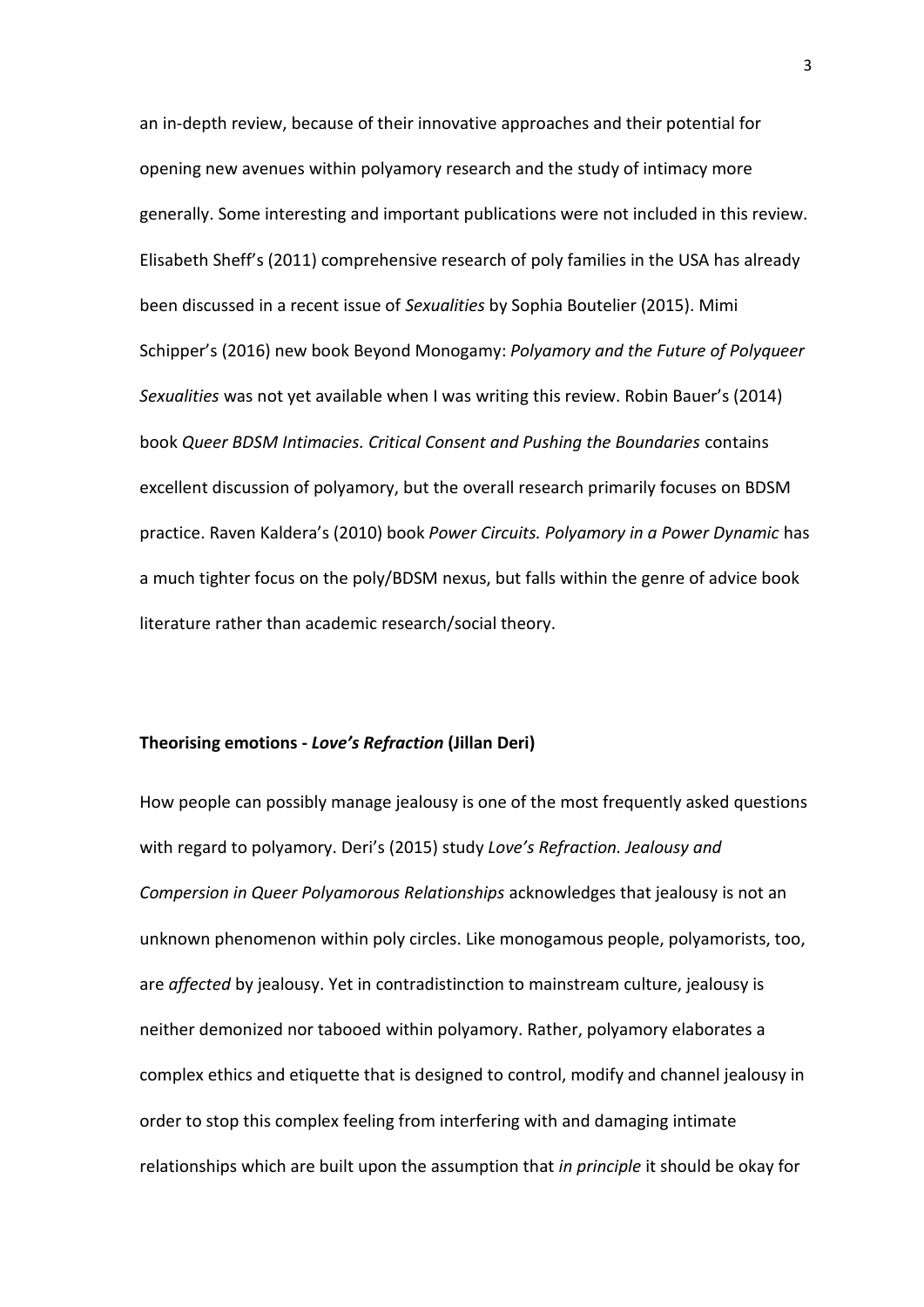partners to get erotically involved with others. Polyamory provides a repertoire of scripts or rules on how to engage with jealousy in a creative fashion. What are the feelings rules around jealousy and love in multiple erotic entanglements? How does poly culture resist and transform mainstream strategies to address the problem of jealousy. These are the questions Deri addresses in her exciting qualitative study on the challenges and contradictions that shape the experiences of queer, lesbian and bisexual polyamorous women in Vancouver, Canada. Apart from in-depth interviews, Deri draws on community sources and popular texts, including journalistic advice columns and blogs. Deri's study is concerned with emotions and the cultural dynamics and politics around them. Focussing on how queer polyamorous women deal with jealousy in their personal lives allows Deri to describe what is distinctive about polyamory as a style of non-monogamy and a form of love. It also enriches the literature on polyamory (and relationships in general) by touching upon ambiguities, contradictions and challenges within close intimate bonds. It therefore conveys precious knowledge on how to deal with the vicissitudes and the vulnerability implied in opening up to others.

*Jealousy* and *love* are the key emotions explored in Deri's book. Deri takes a social constructionist stance that sees emotions as being shaped by cultural values. Jealousy is part of what Ken Plummer (2001) calls an 'emotion world', a symbolic universe made up of emotion words, value assumptions and normative response schemes. Theoretically grounded within symbolic interactionism, Deri takes recourse to the concepts *narratives* and *feeling rules*. The feeling rules deployed by queer poly women are the fruit of the cultural experiments and negotiations within polyamorous communities. They form an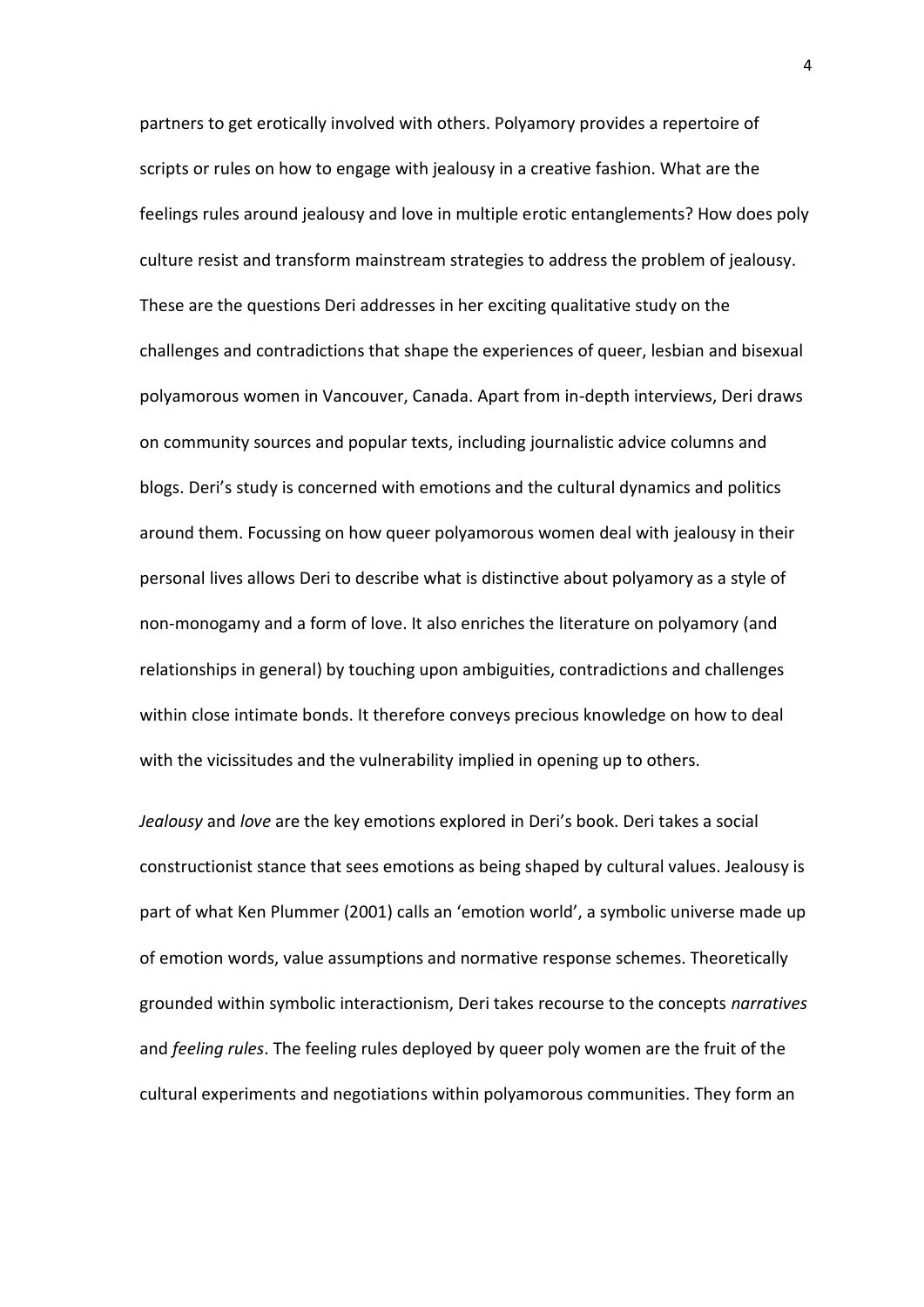important asset and function as a kind of subcultural capital and as a repository of response strategies for resolving potential conflicts around jealousy.

Deri is quite upfront about the contradictions that shape the experience of many poly practitioners. Tongue-in-cheek, many polyamorists use the term 'polyagony' to capture the painful moments of poly loving. Yet even if jealousy is not a prerequisite of monogamists, polyamorous people tend to experience it in quite a different context. Within monogamy, desire for or intimate and/or sexual interaction with other people beyond the monogamous partner are considered to be an act of betrayal. *Rivalry* is the archetype of jealousy-inducing circumstances under the condition of monogamy. Within polyamory, the act of turning to another person with a loving and/or erotic interest is not usually the cause for feeling jealousy. Polyamorous women in Deri's study experienced jealousy when a new person entered an existing constellation, when partners were distracted by the thrill of what polyamorists call 'new relationship energy' (NRE) or when they fell in love 'big time', rather than only taking a simply erotic interest. Jealousy also occurred when the new lover was too similar to themselves or when they experienced a lack of confidence or the vanishing of trust or a sense of security in the relationship. At times, however, participants could not name any particular reason for their experience of jealousy whatsoever. Since polyamory endorses consensus and honesty, it may be surprising to read that there is quite a lot of discussion about 'cheating' in polyamory circles. However, in polyamory cheating is defined in different ways as lying or breaking agreed-upon rules rather than having sexual encounters with other people (see also Wosick-Correa, 2010).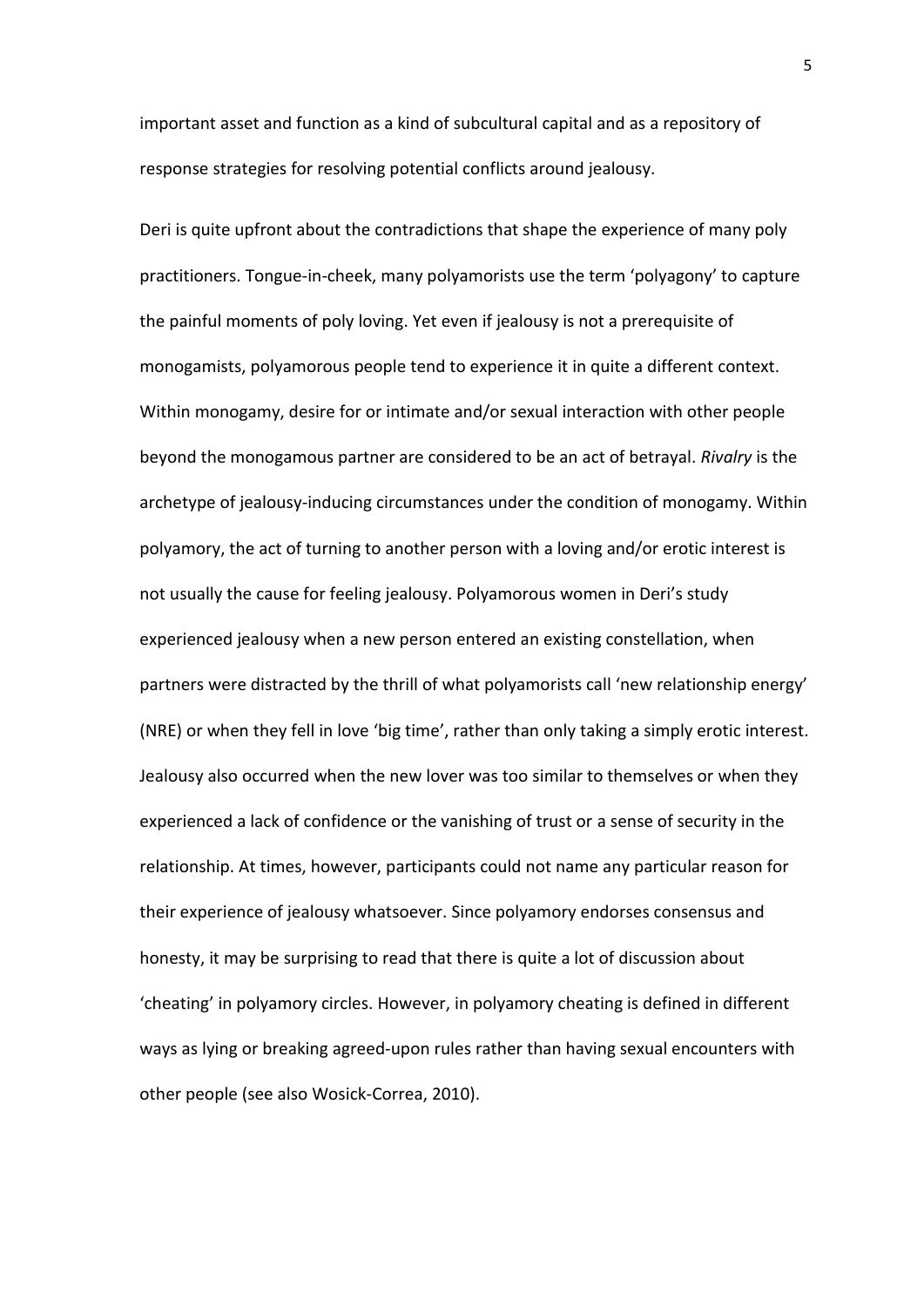Quite poetically, Deri calls jealousy the 'shadow of love'. It is a difficult and complex emotion. Jealous responses capture both the mind and the body and many describe it as an intensely physical sensation. Like other emotions, jealousy is not a singular and coherent reaction and it is usually mixed up with other feelings, such as, for example, affection, love, fondness, embarrassment, shame, sadness, bitterness or pride. It is known to cause anxiety, paranoia, stress, withdrawal, forlornness or fits of rage. The 'green-eyed monster' of jealousy presents itself in highly personalised cocktails of intense emotions, which may differ depending on the situational and relational context.

Deri stresses that the emotional scripts for jealousy adhere to strict binary codes that result in the production of gendered response schemes. Research follows the binary logic by suggesting that men are more likely to deny the feeling in order to avoid a sense of humiliation or to respond to it with anger, while women are more likely to admit to jealousy, but may internalise it silently in a self-blaming habit. The link between jealousy, possessiveness, control and gender-based domestic violence, too, has been extensively discussed by feminists. It is against this backdrop that many research participants described polyamory as distinctively feminist or queer-feminist practice. For example, research participant Coraline stated that 'feminism is ultimately about selfdetermination for women. In a nutshell. And poly for me is about a self-determinationist expression of my sexuality' (Coraline, quoted in Deri, 2015: 75).

The role of jealousy as a tool used by men to control women makes the link between jealousy and power obvious. But gender is only one dimension of the complex intersubjective power relations around jealousy. Deri discusses three different lines for investigating the conditionality of power/jealousy, focusing on (a) the structural angle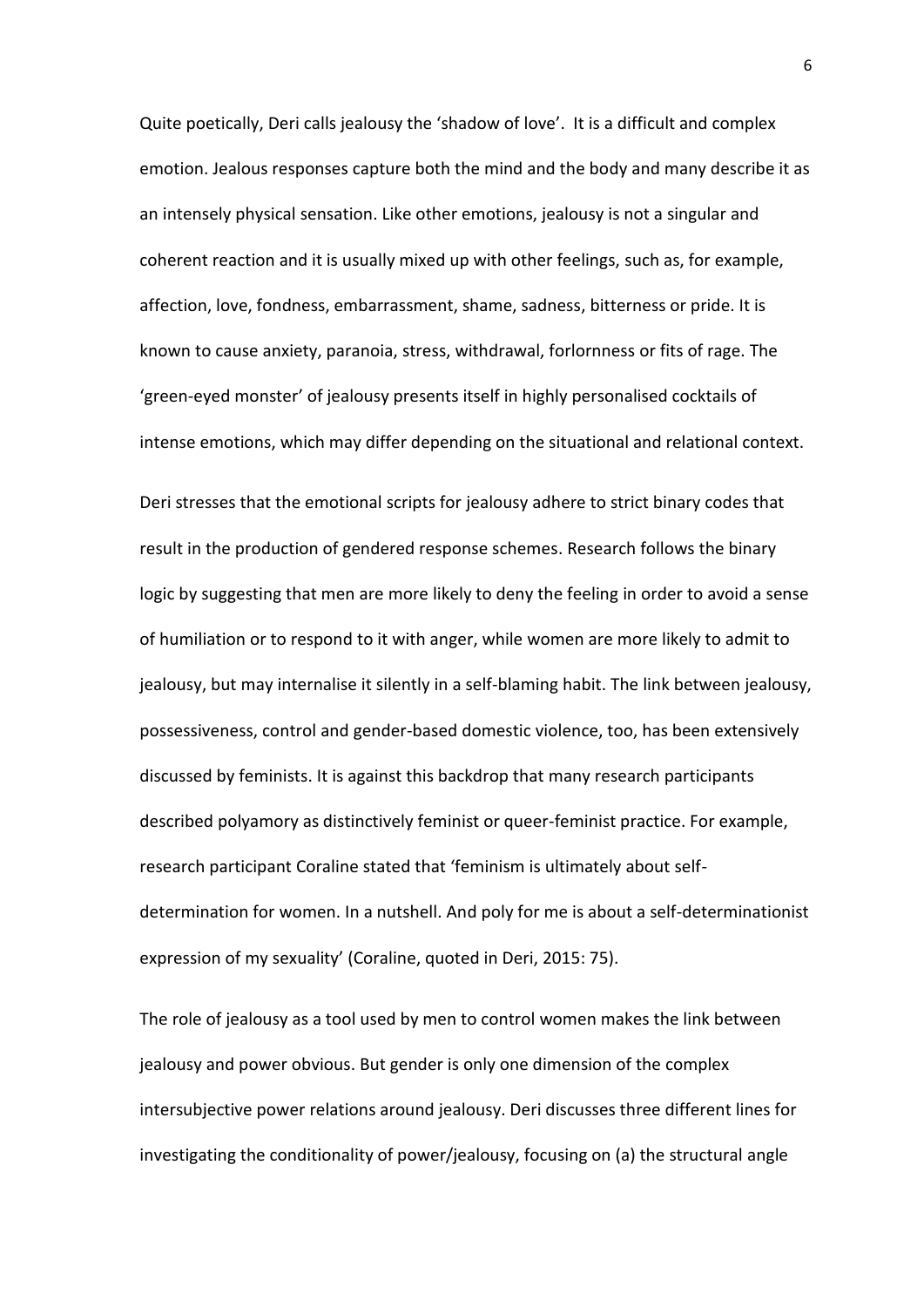(class, gender, race, ethnicity, age, beauty, quantity of partners, etc.); (b) the institutional axis (relating to mononormativity, heterosexism and sexism); and (c) the question of perception. The latter is important, because how one sees one's own position vis-á-vis the intersectional regime of power and within an interpersonal dynamic of conflict impacts on *how* exactly jealousy may feel.

Despite her extensive discussion of difficult emotions, Deri is adamant that polyamory does not have to *cause* jealousy at all. In contradistinction, polyamory can also be a creative way for soothing, mediating and channelling jealousy into more bearable emotional solutions. In contradistinction to the monogamous mainstream, poly culture creates routes towards non-judgemental approaches to jealousy and encourages creative emotional practices to alleviate difficult situations. In mainstream culture, jealousy is tabooed and repressed, due to its link with humiliation and shame and the lack of emotional skills to address the issue in a constructive manner. Polyamory subscribes to an ethics of controlling one's emotions, of not 'losing control' by succumbing to jealousy. 'According to the polyamorous model, feeling any emotion is appropriate, but acting on that emotion should be tempered with grace', Deri concludes (2015: 30).

Poly culture puts so much emphasis on taking care of jealous partners that some respondents felt an imbalance. All resources and all measures of support tend to flow towards those who suffer from jealousy. The normative expectation that one always has to attend to a partner who struggles with jealousy, some respondents argued, obscures the fact that having a jealous partner, too, may put a person in a very difficult situation. For these respondents, the care ethics of polyamory can be evoked to support a double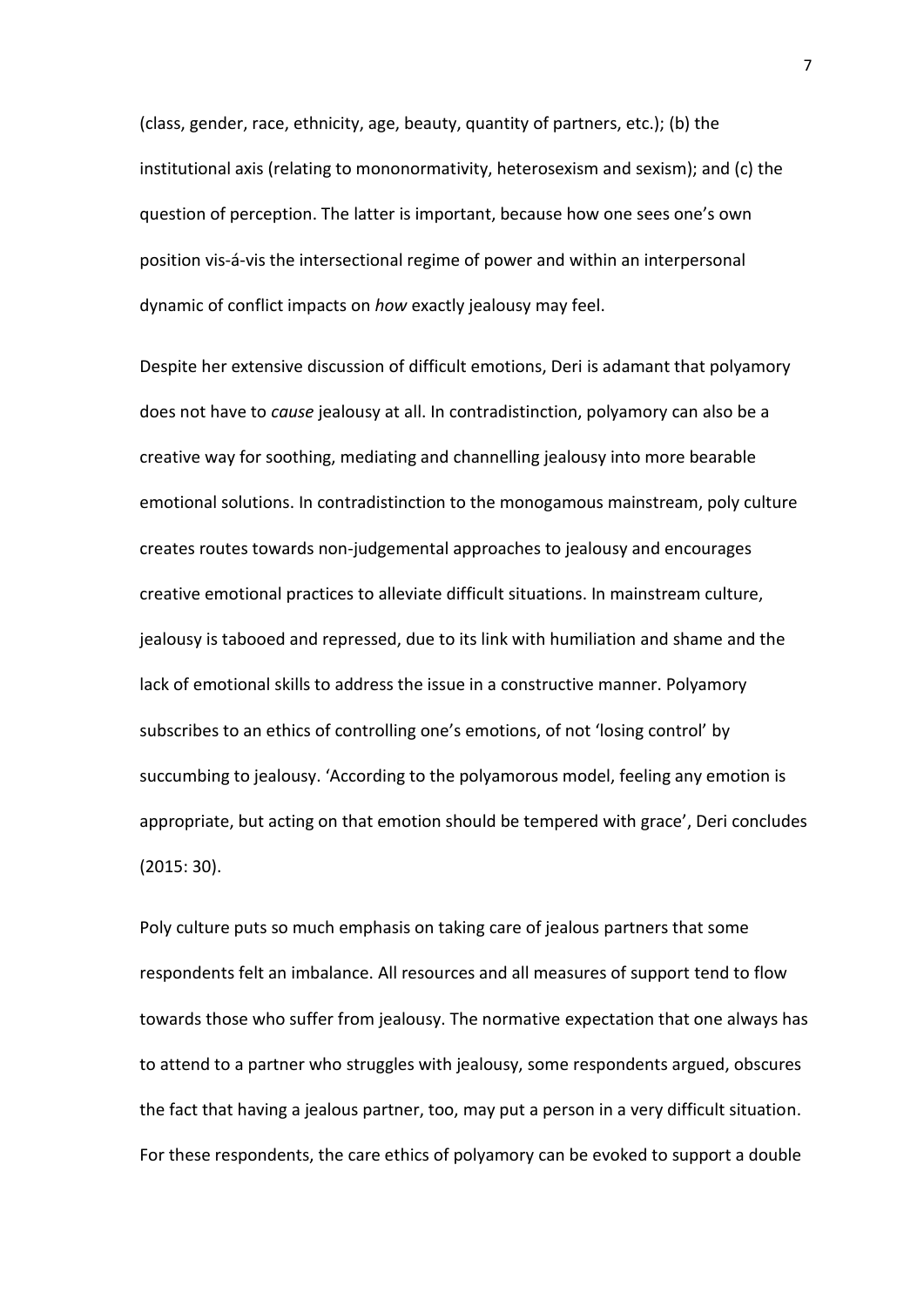standard that construes highly sexual (or 'promiscuous') partners as 'baddies' and those who have fewer partners (and assume a more domestic role) as 'goodies'. This double standard misconstrues sexually highly active people as *straying* partners, who put a burden on their partners with less interest in additional outward sexual relations. Some respondents therefore suggested that the aim should be not to equalise or standardise behaviours (through the imposition of rules), but to find ways of making sure that all partners are satisfied and happy in the relationship.

Deri's study shows that not all polyamorists experience jealousy. Many report having no difficulties whatsoever with their partners spending time with – or having sex with – somebody else. Many even talk about a particular feeling of joy in knowing that their partners are loved, cared for and happy. Utilising a word coined by the San Francisco Kerista community (1971-1991), some polyamorists refer to this feeling as *compersion*. This term modifies the meanings associated with *compassion* and has been defined as: 'the feeling of taking joy in the joy that others you love share among themselves, especially taking joy in the knowledge that your beloveds are expressing their love for one another' (Webpage of the Polyamory Society, quoted in Deri, 2015: 32). Compersion is a proactive process and accumulative skill shored up by an experimental culture of rewriting the rules of love.

Polyamory is different from romantic love, because it 'eschews the sexually and emotionally exclusive focus of romantic ideology and yet maintains the importance of love' (2015: 13). Polyamory does not endorse the idea of a singular, exclusive and everlasting love, Deri argues. It does not nurture the belief that one person should fulfil all the needs of their beloved partner(s). But polyamory does put emphasis on a human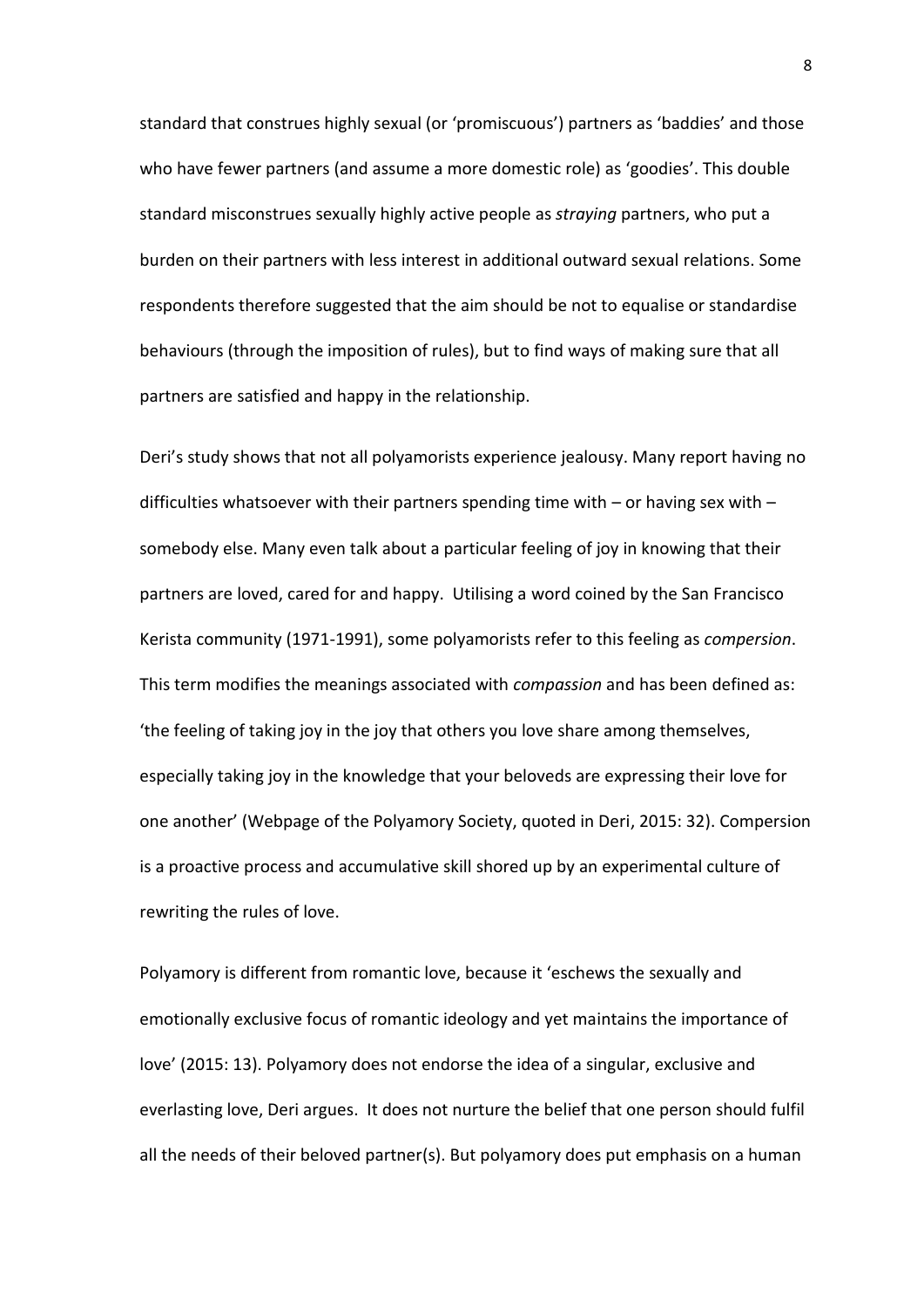need for love and an appreciation of the significance of close emotional connection among sexual partners.

With regard to jealousy, compersion and love (and many other emotions linked to multipartnered intimacy), polyamory is a processes of reinventing and rewriting feeling rules (see also Barker, 2013). For Deri, this is a practice of resistance. Polyamory is resistant to mainstream culture for the following reasons: (a) it breaks the taboo and stigma surrounding non-monogamy; (b) it revises the gender stereotypes that men are driven to have multiple partners, whereas women are inclined to monogamy; (c) it debunks the common belief that jealousy is an inevitable and unbearable effect of having multiple partners; (d) it denaturalises monogamy and the feeling rules around jealousy and provides alternative models of multiple loving; (e) it does away with the unhelpful ideas that jealousy is a proof of love and commitment. Polyamory thus increases relationship choices and provides a set of skills and values to handle common relationship problems in a more effective manner. This is why Deri's subtle study of the emotion worlds of polyamory has significance far beyond the narrow field of consensual non-monogamy and polyamory and provides important insights for the sociology of emotions and intimacy and all those who like to understand better the everyday challenges of vulnerability within intimate relationships.

**Theorising Intimacies and Sexualities** *- Border Sexualities, Border Families in Schools*  **(Maria Pallotta-Chiarolli)**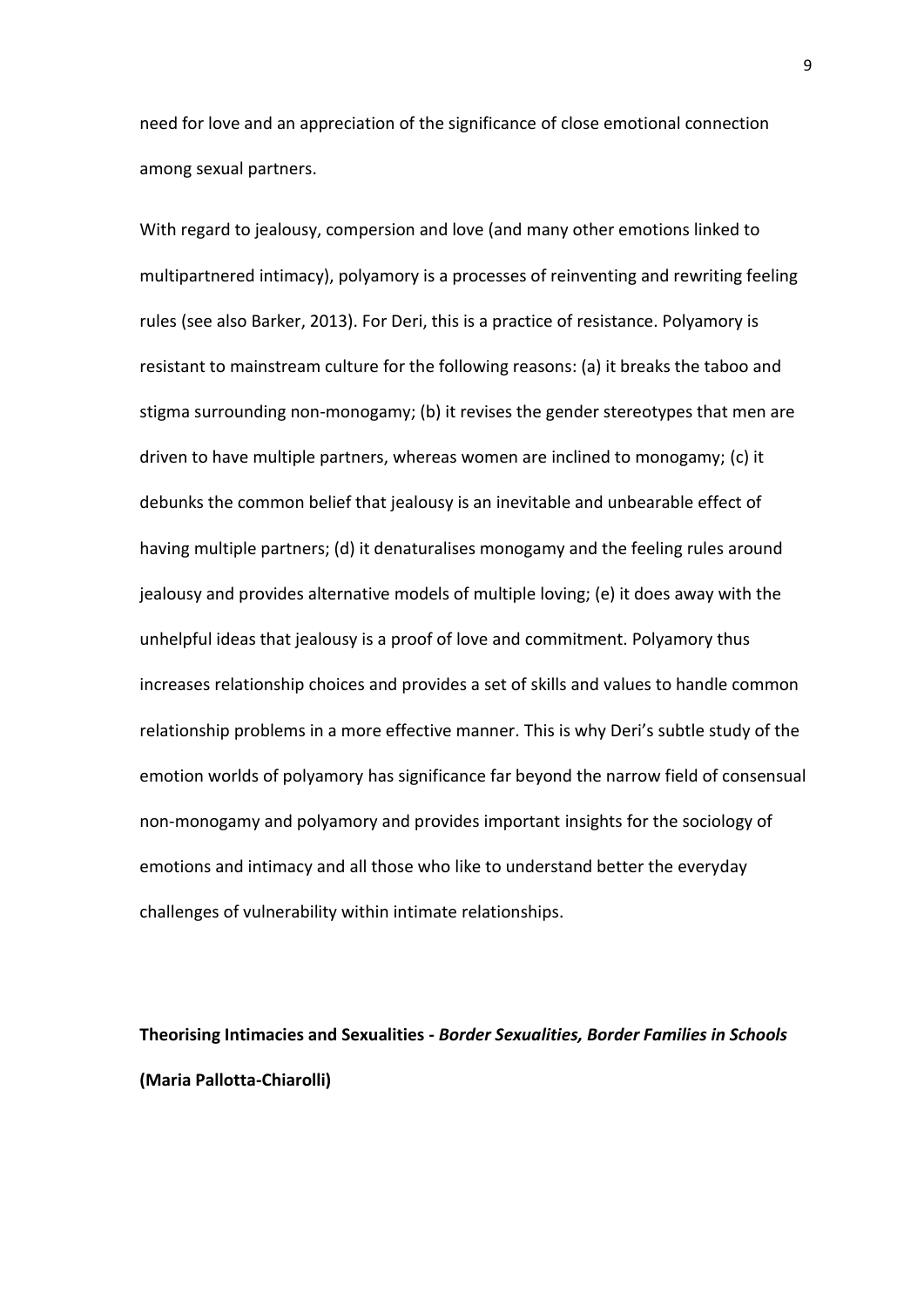Pallotta-Chiarolli's (2010) book *Border Sexualities, Border Families in Schools* is an outstanding example of critically engaged scholarship dealing with polyamory, mixedorientation relationships and bisexuality. Due to its outstanding achievements in exploring novel areas and perspectives, it won the Lambda Literary Award, 2011. Pallotta-Chiarolli's study is based at the intersection of education studies, gender studies, sexuality studies and cultural studies. The book presents the argument that most educators and pedagogues lack adequate understanding of family diversity and that school and university curricula fail to provide meaningful teaching and safe environments to students with non-mainstream sexual identities and pupils raised within alternative families. Pallotta-Chiarolli, who has in the in the past extensively worked on the educational concerns of lesbian and gay youth and (lesbian and gay) same-sex coupled families, looks in this book specifically at the 'marginalised-amongthe- marginalised', i.e. bisexual students (or students with a 'fluid' sexuality), multisexual families, i.e. 'parents and other family members of varying sexual identities, (…) who may also consider themselves to be in mixed-orientation marriages/relationships' (2010: 2) and polyamorous and multipartnered families, i.e. 'family members who are in openly negotiated loving/intimate/sexual relationships with more than one person' (2010: 2). Pallotta-Chiarolli refers to these groups as 'border sexualities' and 'border families'. While at least rudimentary knowledge on lesbian and gay youth and families has seeped into educational institutions through anti-discrimination and equality schemes, the school continues to be 'a site of absence, silence, and isolation for children from multisexual and polyamorous/multipartnered families' (2010: 9).

Pallotta-Chiarolli addresses both bisexual students and polyfamilies in the same research, because she is convinced that both groups can be theorised in similar ways by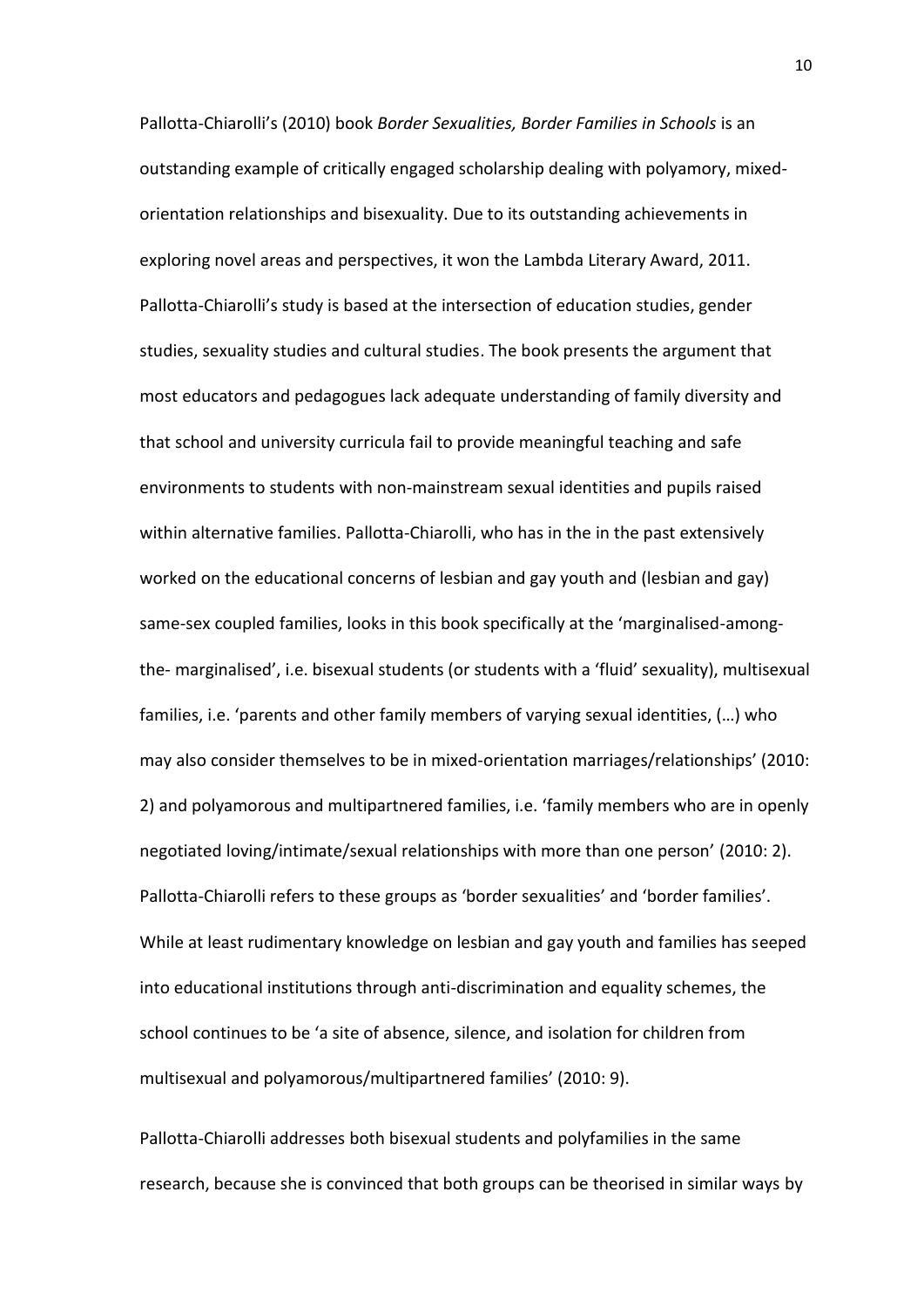drawing on a mix of queer and borderland theories. She further points to the potential overlaps between these groups (e.g. some bi students may be poly now or in the future and some poly parents may be bisexual or in relationships of complex gender constellations). Her decision to acknowledge the potential proximity between these groups is reflective of her opposition to a 'politics of positive images' and of assimilationist attempts at inclusion. She is adamant that the problems faced by border families and pupils and students with fluid sexualities are rooted outside of themselves, namely discrimination, poverty and the lack of adequate support and services. At the same time, she is wary of contributing to a common discourse of vicitimisation and stresses the research participants' agency, pleasure and creativity. Parts of the book discuss policy suggestions and advice put forward by the research participants. The text is a good example of what Game and Metcalf (1996) call 'passionate sociology', an approach Pallotta-Chiarolli found very inspirational for her own work.

Pallotta-Chiarolli deploys a mixture of interviews, ethnographic participation, survey analysis, and internet research methods, and includes data from several independent research projects conducted from the early 2000s onwards. There are also some powerful autoethnographic vignettes based on memory work or research notes.

Pallotta-Chiarolli's empirical discussion is embedded in extensive reviews of existing research, activist writings and works from within popular culture on border sexualities and families. The personal experience stories of the border dwellers that participated in her research deploy either one or a mixture of the following strategies to deal with hostile reactions and environments: (a) *passing* – through, for example, normalisation, assimilation, silence, erasure and absence in educational settings; (b) *bordering* (through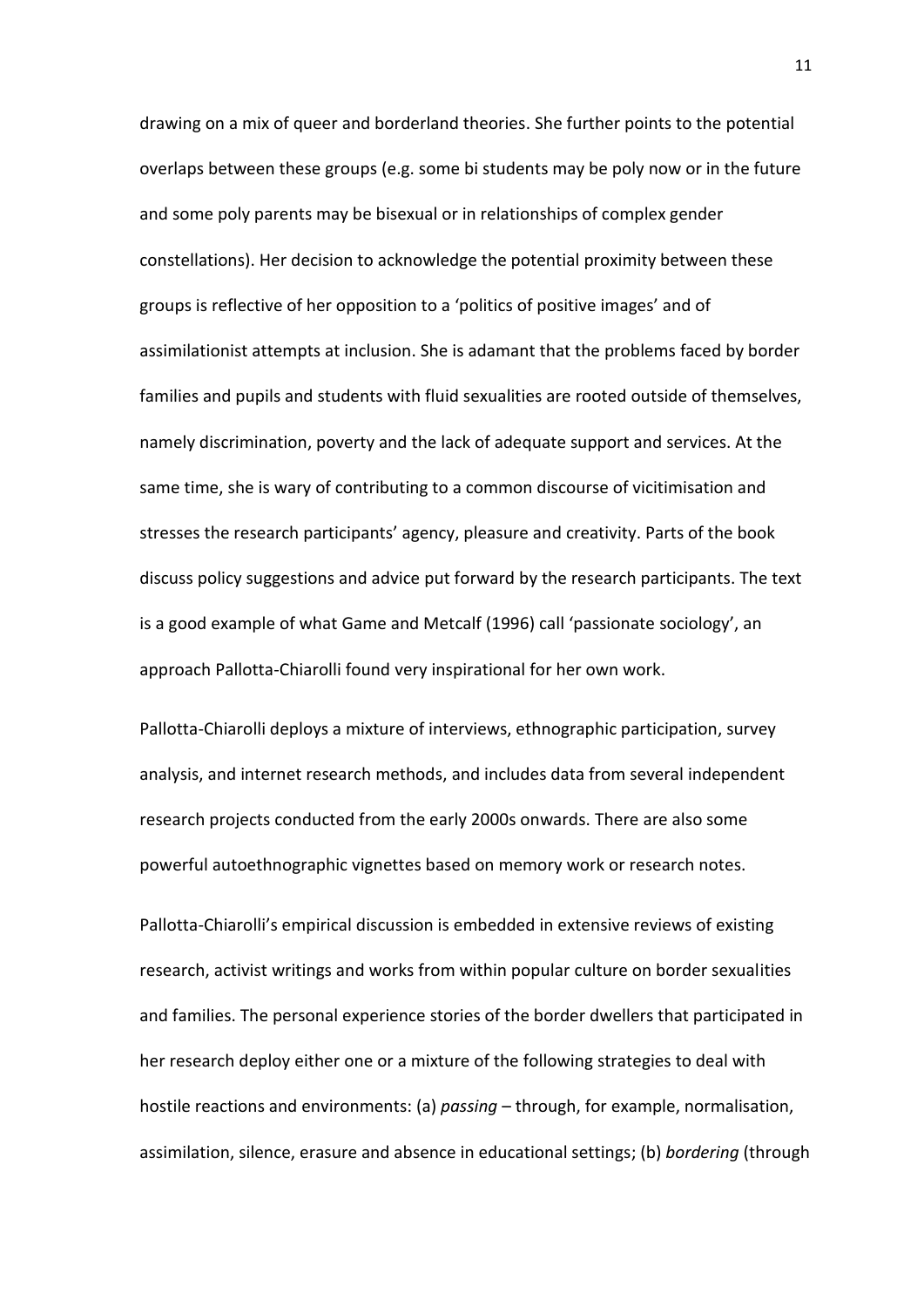negotiation and acts of careful balancing of contradictory values that structure public [school and neighbourhood] and private [peer and family] sets of values; and (c) *polluting* (i.e. acts of non-compliance, active claims to undecidability and strangeness and the strategic politicisation of school environments by flaunting or 'clothes-lining' bisexual or poly existence).

Because Pallotta-Chiarolli wants to challenge reductionist binaries and oppressive labelling and to attend to conditions of intermixture and multiplicity, she adopts the theoretical perspectives on border zones and mestizaje developed by scholars such as Cherrie Moraga (2015), Gloria Anzaldúa (1987, 1990), Maria Molina (1994) and Maria Lugones (1990, 1994). Further inspiration comes from Homi K. Bhabha's (1994) work on hybridity. 'Mestizaje theory argues for the need to consider the reality of a third space, a mettisage borderland space, in which identity is multiple, plural, shifting, with multiple parallel processes of definition and dissection' (2010: 33). (For more recent scholarship working along these lines, see Callis, 2014).

I was at first a bit worried that the application of mesitzaje theory used by Chicana authors to explore the intersections between race/ethnicity, gender, sexuality, culture and politics to bisexuality and polyamory could result in flattening (or decomplexifying) these concepts, narrowing the focus by considering sexuality and relational practice only. While race/ethnicity has never been the sole issue of concern for the anti-racist feminists that developed these concepts, it has certainly been a *core focus* of mesitzaje theory. However, Pallotta-Chiarolli, who has worked on multiculturalism, ethnicity and intercultural dynamics in gender and sexual politics since the 1990s, avoids any reductionist analogies. Even if race/ethnicity is not the main focus in this publication, the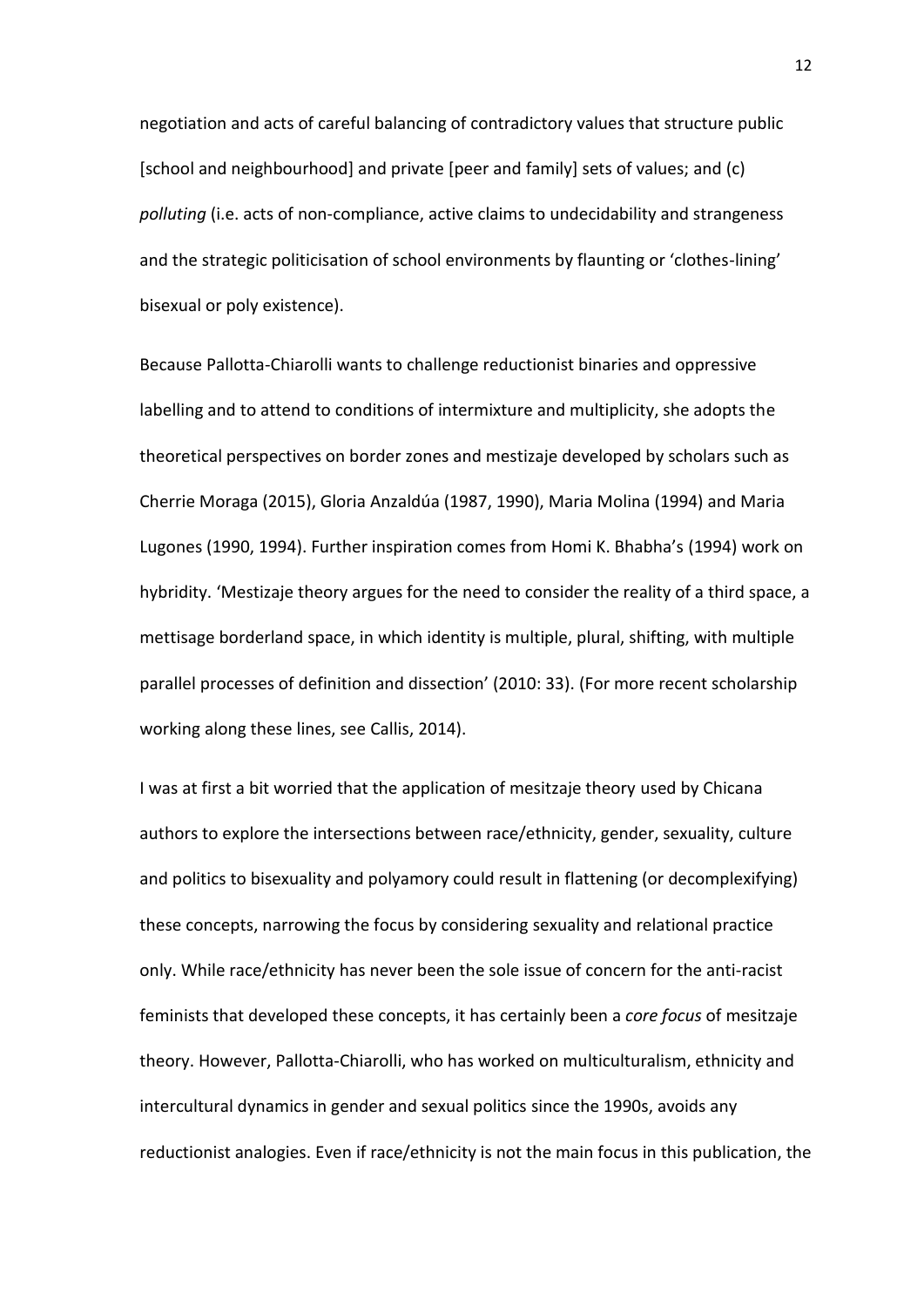book contains powerful discussions of intersections between bisexuality and polyamory with (minoritised) experiences of race, ethnicity or indigeneity.

Many of the research findings are quite shocking. For example, the research reveals the quasi-total absence of references to bisexuality at schools (even within antidiscrimination programmes), the prevalence of heteronormativity of the curricula, the reign of bullying, the panopticonic effects of pressures to remain in the closet and the vital significance of queer community among peers for survival. It documents the common fear among poly parents to be out at school (or even to be out towards their own children), their struggle to protect their children from discrimination and bullying, and the widespread ignorance within schools regarding polyamory or indigenous, Muslim or African polygamies. All this has damaging impacts on the well-being of bi, poly and queer youths and puts pressure on multipartnered family lives. However, the research also documents the defiant reactions of young people and parents to assert the legitimacy of their sexualities or family practices and their attempts to contest ignorance and bigotry in educational environments.

Bisexuality and non-monogamy have become more visible in popular culture and they form integral parts of youth cultures, but they remain tabooed in in school and university education. This leads Pallotta-Chiarolli to demand that '[t]he realities of bisexuality and nonmonogamy in youth cultures and in families in all their positive and problematic possibilities, need to be articulated and included within school policy, curriculum, pedagogy, and student-welfare programmes' (2010: 226).

Research participants come up with manifold practical suggestions and direct attention towards useful resources from within popular culture (children's books, novels for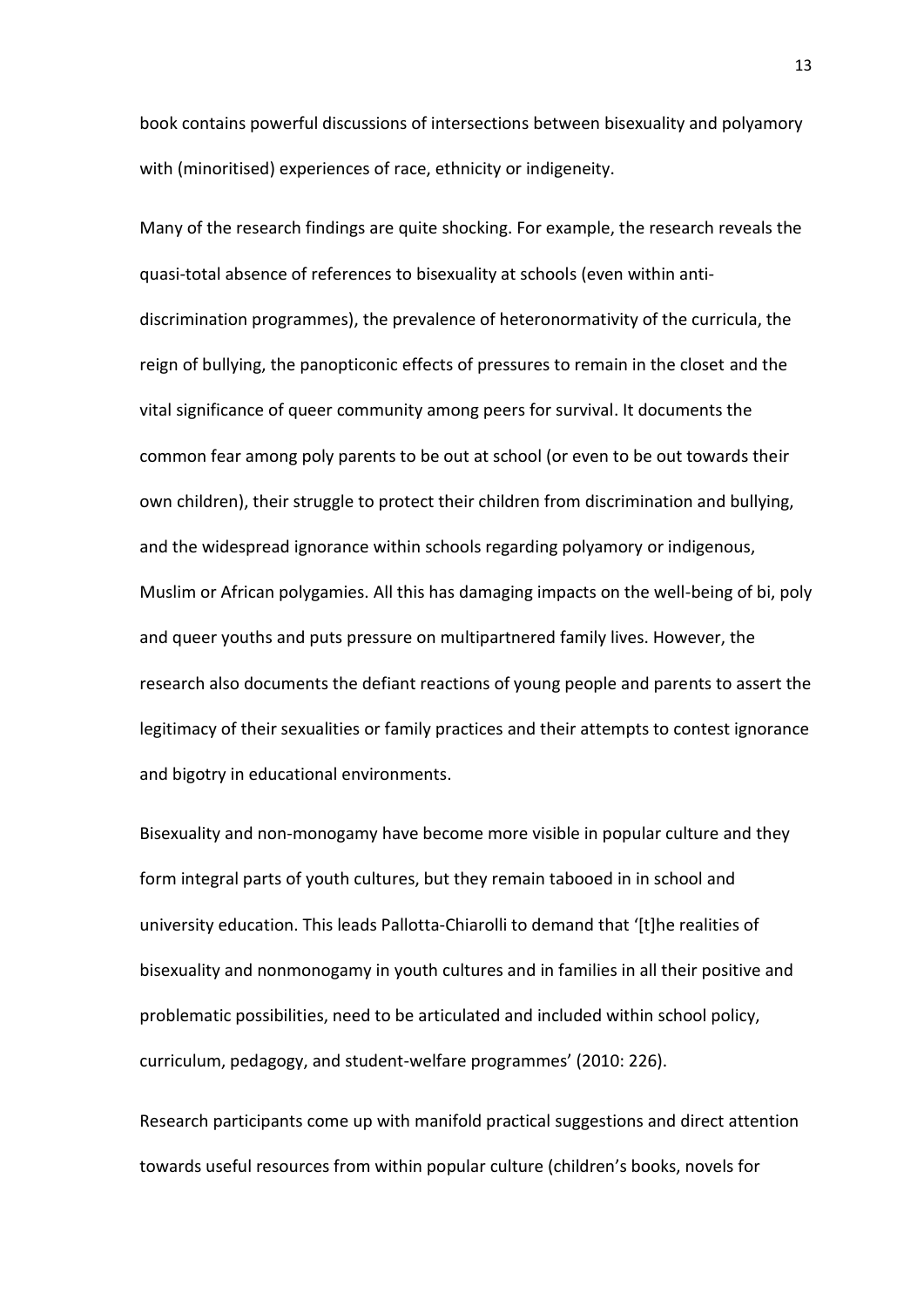adolescents, cinema and TV, music and web-based resources). Specific and inclusive resources and learning activities play an important role for the validation of family and sexual diversity. Yet there is also need for focused institutional programmes, diversity training for teaching staff through professional development schemes, and the implementation of effective antidiscrimination and antiharassment policies.

Pallotta-Chiarolli's book achieves something quite exceptional in the current world of sexuality research: she presents thoughtful and nuanced analysis of marginalised sexualities and families that avoids stereotyping and generalisation. She pushes boundaries within education studies and advances an agenda for policy change with a high level of theoretical sophistication. For this reason, the book is an important resource for educational professionals and sexuality, family, relationship and sexuality researchers alike.

# **Theorising Discourses and the Public Sphere -** *Fraught Intimacies* **(Nathan Rambukkana)**

Rambukkana's book *Fraught Intimacies. Non/Monogamy in the Public Sphere* explores the position of non/monogamy in the space of discourse. Rambukkana's analysis highlights the rapid change of public debates on different forms of non-monogamy and engages in a radical historicisation of non/monogamy discourses. Myriads of cultural products, such as journalistic coverage of polygamy and adultery court cases, novels, cinema films, TV series and reality shows work through the emotional stuff bound up with cheating, affairs and multipartner bondings such as polygamy and polyamory. Popular psychology guidebooks provide food for the soul and stimulate reflection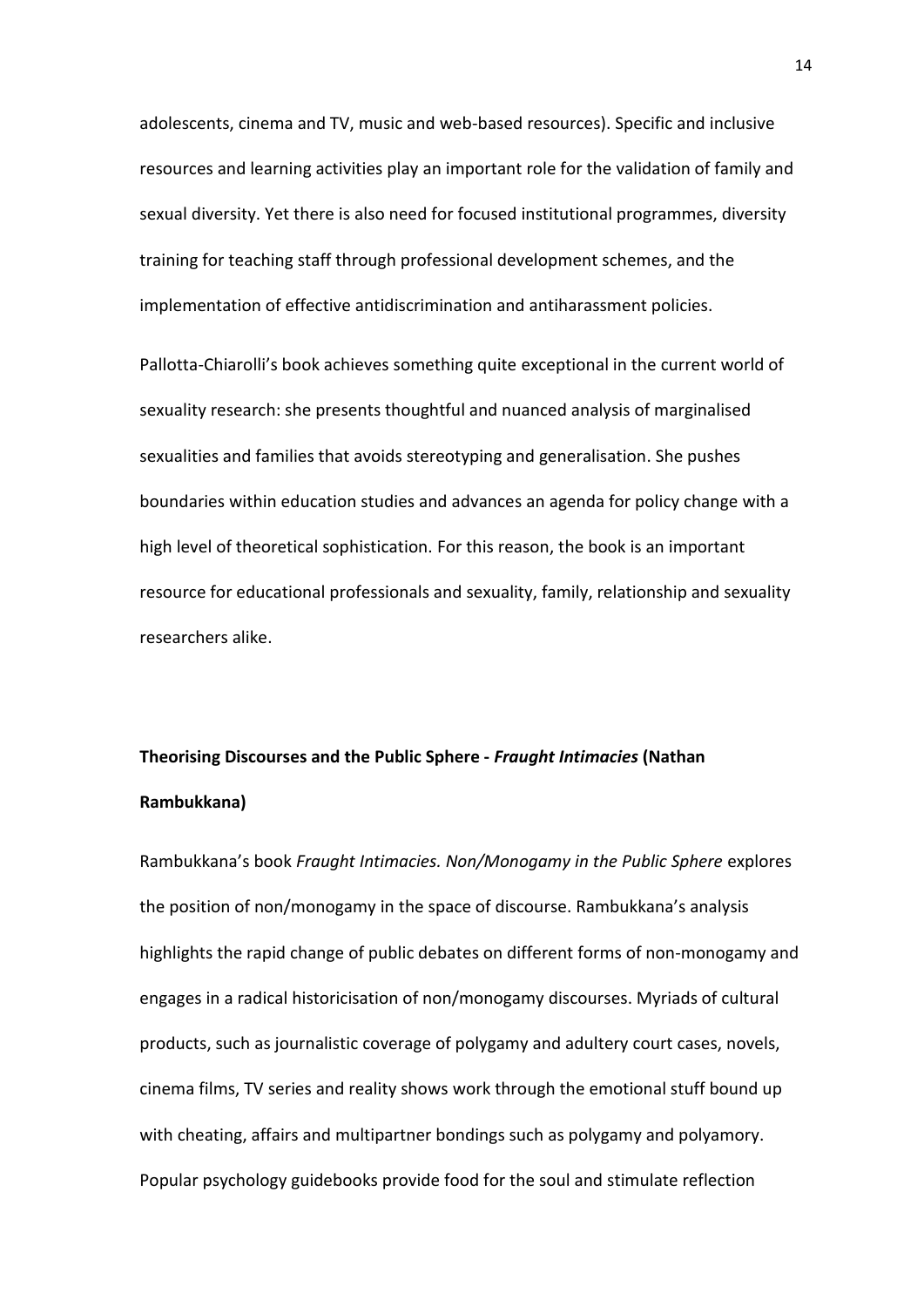whereas science fiction novels spur the imagination. Non-monogamy is a hot issue in digital networks and the social media. All this chattering discourse across different public spheres accumulates to a cacophony of symbolisation, or – in the words of Michael Warner (2002) – a form of 'poetic world-making'. Yet despite the strong presence of non-monogamy in the public sphere, the majority's moral judgment regarding these way of life remains shaped by ambivalence, if not rejection. Attributions of respect depend upon a public commitment to monogamy, the desirability of which is rarely questioned within mainstream media formats.

Rambukkana is particularly interested in how social privilege is tied to different discursive framings of the non/monogamy nexus. Rambukkana presents different nonmonogamies (such as polyamory, polygamy and adultery) as *networked* phenomena that can only be fully understood if considered in relation towards each other. Access to privilege is distributed unevenly across the monogamy/non-monogamy divide and is always mediated by the intertextual context and the situational impact of social divisions around as race, class and gender.

Rambukkana draws on a broad repertoire of concepts derived from cultural studies and queer theory to understand specific moments of the articulation of non-monogamy in the public sphere. While one chapter is dedicated to an in-depth theorisation of privilege, other chapters deal with selected case studies regarding the framing of adultery, polygamy and polyamory.

Rambukkana thinks about the public sphere as a spatial phenomenon, a space that is both real and virtual at the same time. Hakim Bey's notion of the Temporary Autonomous Zone (T.A.Z.), Michel Foucault's concept of heterotopia and Gill Deleuze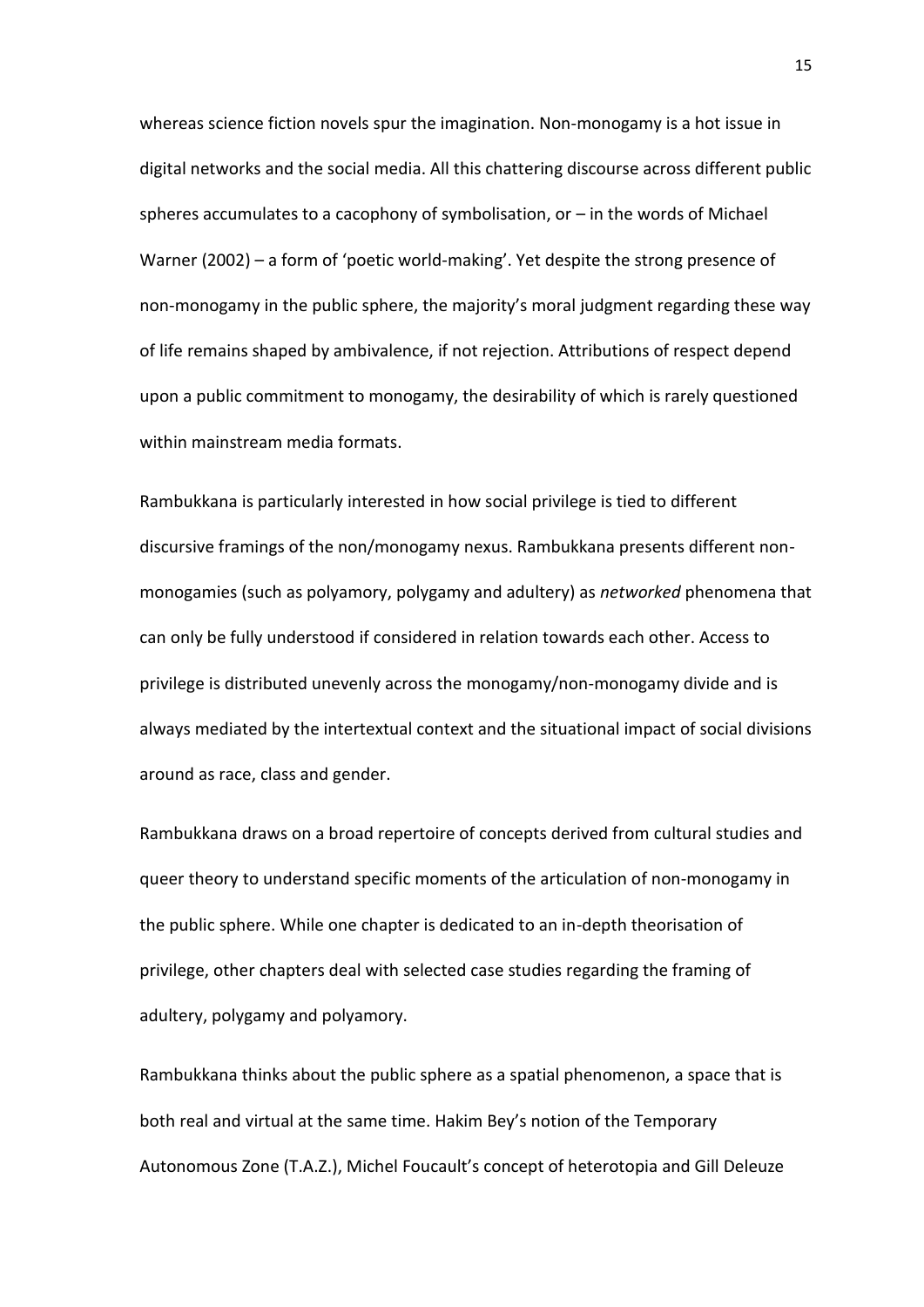and Felix Guattari's model of de/reterritorialization are among the core concepts deployed within his spatial analysis of public mediations of non/monogamy.

According to Rambukkana, privilege is mediated within a complex system of interlocking power relations. He strikingly illustrates this point with the case of Laetitia Angba's struggle against deportation from Canada in the years 2006-2008. Laetitia Angba, a Cōte d'Ivoire born teenager, faced the threat of losing of her citizenship and being deported, when it became public knowledge that her father Barthélémy Agba (also from Cōte d'Ivoire) had married a Quebecois woman while he was technically still married in Cōte d'Ivoire. His Quebecois (ex) wife, who had sponsored Barthélémy Agba and his daughter (who was six when she came to Canada) during their early years in Canada, accused him of polygamy a year after their divorce and withdrew her sponsorship. This in turn triggered the involvement of immigration control and the courts. Barthélémy Agba was deported (and stripped of any rights for future family reunion), whereas Laetitia Angba could secure her right to remain in the country after a successful campaign against her deportation. Rambukkana's careful reading of the discourse deployed by various actors in this conflict, shows the marginal position of polygamy with regard to constructions of the nation and reveals the profoundly racialisied nature of Canadian citizenship.

In one chapter, Rambukkana critically explores pro-adultery discourses. He suggests that the popularity of adultery within popular culture (via self-help literature or social media dating services) and in counter-normative social theory reveals the extent of individualised and instrumental approaches to intimacy in neoliberal capitalistic consumer societies. The existence of an 'adultery industry' (a term coined in analogy with Adorno and Horkheimer's concept of the culture industry) is taken as evidence for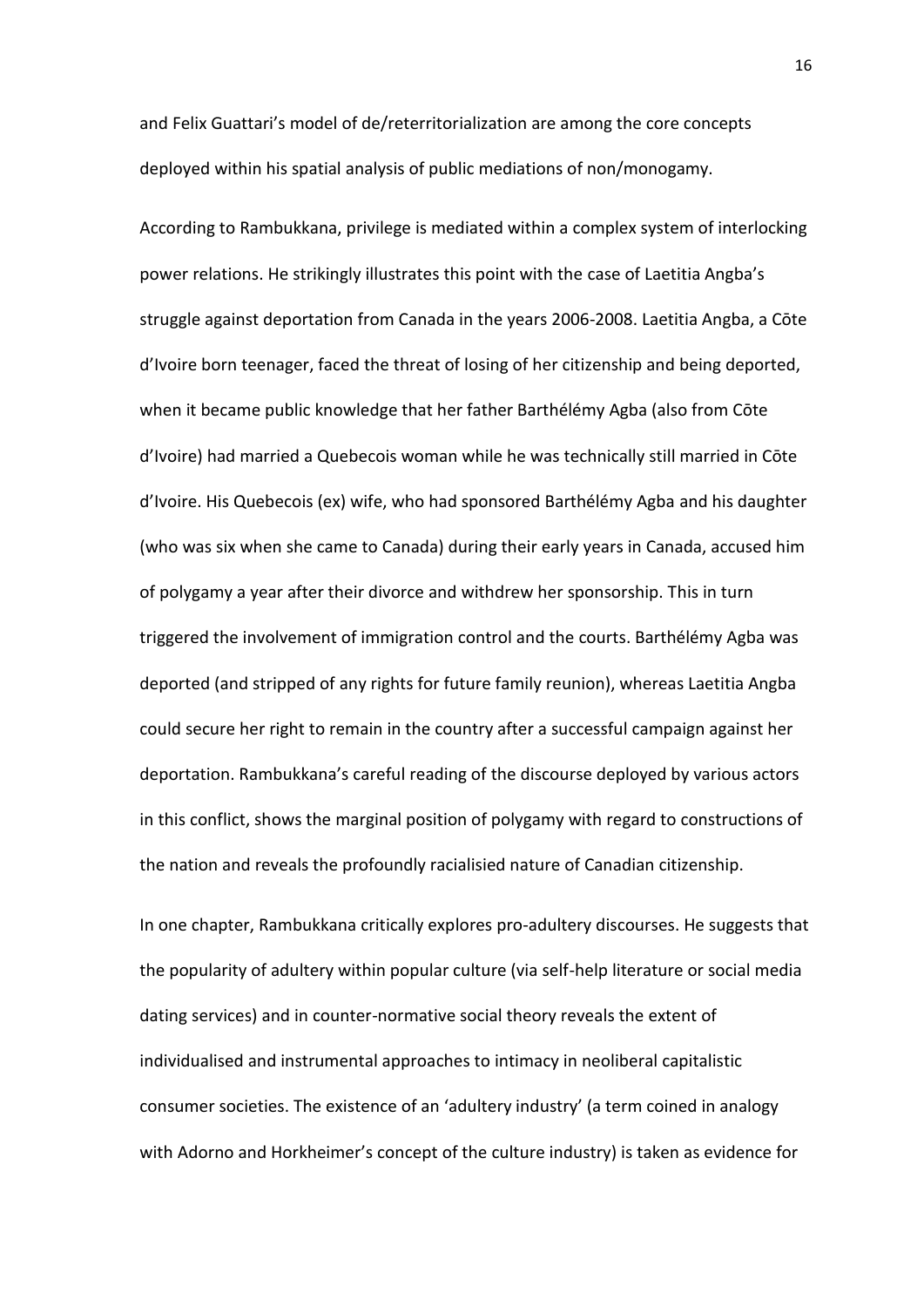the secure place that adultery assumes within contemporary cultures of intimacy, despite widespread moral condemnation.

Rambukkana uses Hakim Bey's (1991) concept of the Temporary Autonomous Zone (T.A.Z.) to explain the strong appeal that adultery has for many people. Within adultery, human bonds are contingent, bounded, temporal and ultimately disposable. Hakim Bey proposed the T.A.Z. as a tool for forging spaces for anti-capitalist or anarchist politics that cannot be corrupted and reintegrated into the mainstream. The conceptualisation of cultural resistance as the *temporary* strategic action of place-making means to safeguard the autonomy and authenticity of the resistant action. Obviously, when Rambukkana is discussing the adultery industry, he uses the T.A.Z. to explore adultery as a practice of privilege, rather than one of resistance. For Rambukkana, adultery is a dead end, because 'that slippery state of clandestine intimacy (...) is the one nonmonogamous form that is contained almost entirely *within* a heteronormative understanding of intimacy' (2015: 56).

Resultantly, Rambukkana does not have lot of sympathy for the arguments presented in Laura Kipnis's book *Against Love: A Polemic* (2000) (his first case study), either. In her book, Kipnis hails adultery as a form of resistance against the containment, monotony and relationship labour of monogamous romance. For Rambukkana, Kipnis's celebration of adultery as 'critical practice', 'special brand of heresy in the church of modern love', 'sit-down-strike of the love-takes-work ethic', 'reinvention', 'private utopian experiment' or 'a defacto referendum on the sustainability of monogamy' amounts to nothing more than an euphemistic idealisation of an irresponsible act (all quotes Rambukkana, 2015: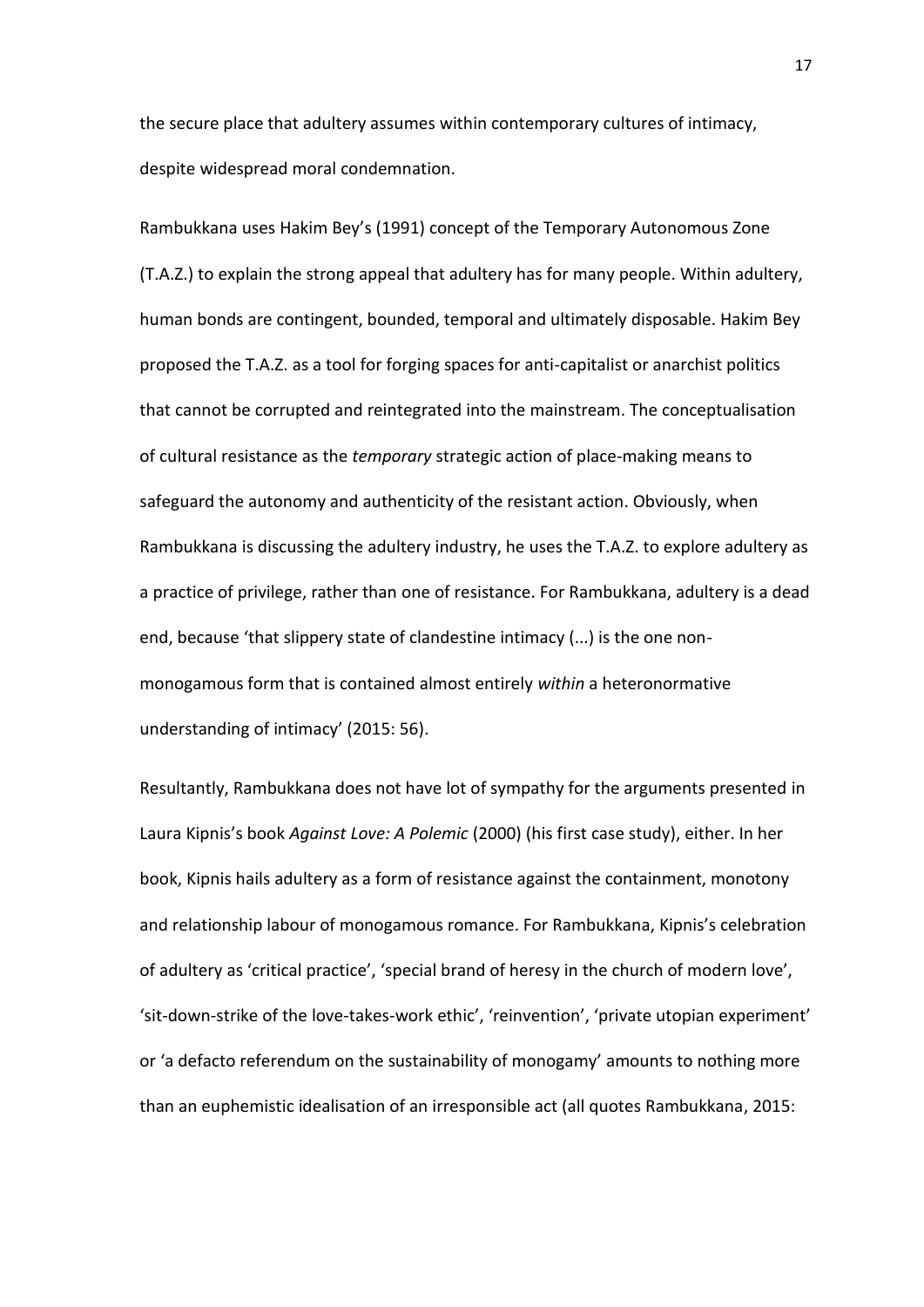61). For Rambukkana, adultery is an individualistic, apolitical practice that resonates with the neoliberal lure of consumerism.

While I have a lot of sympathy for Rambukkana's general argument, I found his critique of Kipnis's work at times to be quite harsh. For me, at least her original essay 'Adultery' (1998) works really well as a polemic, a feisty act of blasphemy in the face of the quasisanctified status of romantic love. I read it with a lot of joy and I have rarely laughed so much engaging with a piece of social theory. Yet Rambukkana has certainly a point, when he suggests Kipnis's endorsement of untrammelled autonomous individualism to be a major limitation of her social critique. It is only because she hails individual liberty at the expense of a thorough engagement with the power structures that surround cheating intimacies that adultery can appear as a promise of the 'great escape'. For Rambukkana, Kipnis fails to show how adultery may be implicated in the repressive culture she exposes and does not engage with meaningful alternatives to 'covert nonmonogamy', i.e. consensual non-monogamous arrangements, such as, for example, polyamory.

The limited vision of Kipnis's critique of mononormativity and heteropatriarchal bourgeois romance becomes more obvious when read along Judith Brandt's (2002) *The 50-Mile Rule: Your Guide to Infidelity and Extramarital Etiquette* (2002) (Rambukkana's second case study). Brandt presents a version of pro-adultery discourse that is unashamedly and explicitly framed as a business venture, a strategic endeavour to enhance personal freedom at minimal cost without risking the privileges and securities that come with 'social monogamy'. Brandt's discourse finds its logical extension in the entirely commercialised organisation and marketing of adultery by dating agencies such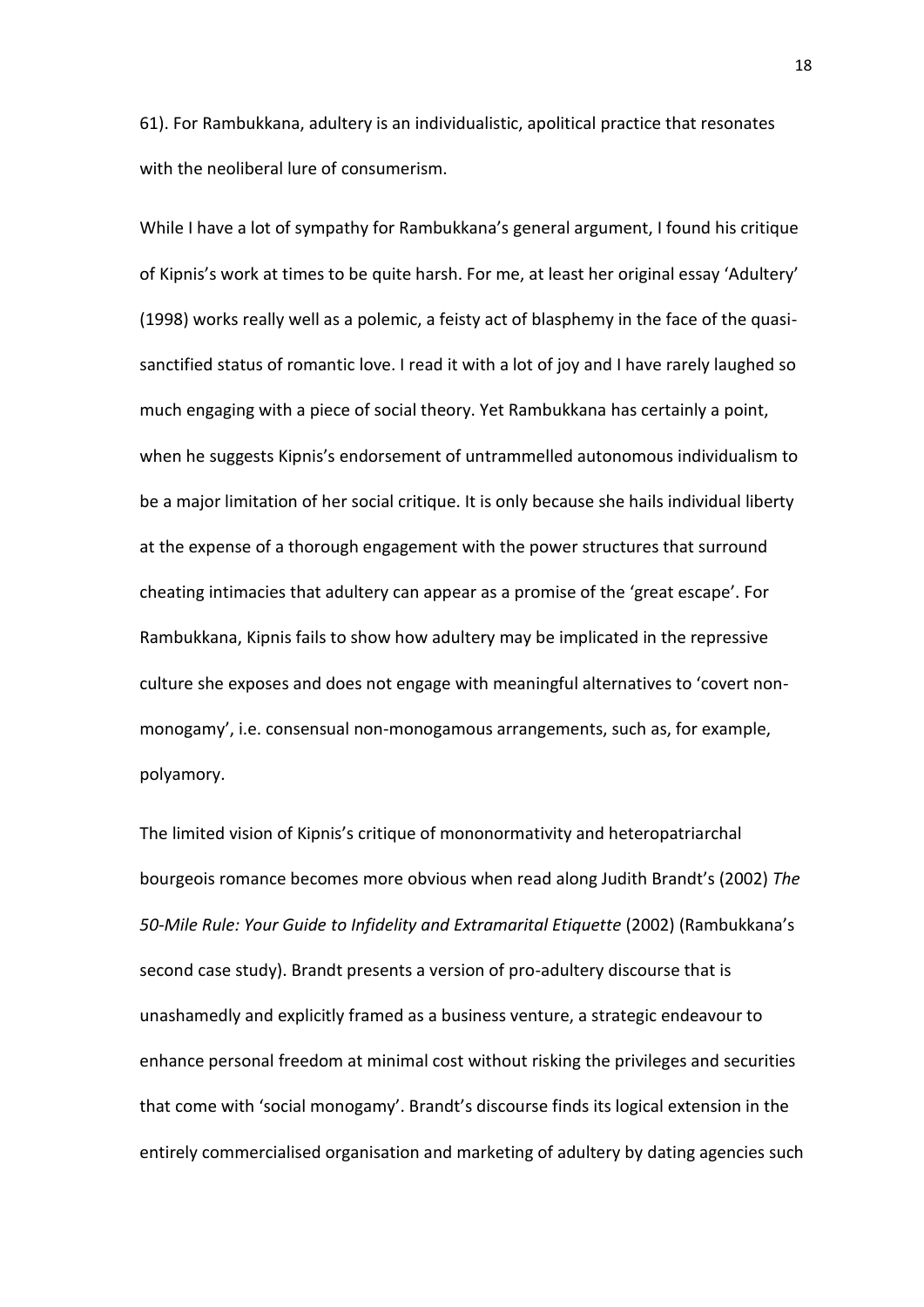as Ashley.Madison.com (Rambukkana's third case study in this chapter).

Ashley.Madison.com markets adultery with a mixture of a pseudo-feminist discourse of gender equality and evolutionist psychology. In Rambukkana's reading, not only the act of introducing potential partners to each other is commodified, but adulterous partners or lovers also commodify each other within the rationality endorsed by the agency.

The chapter on polyamory refrains from depicting consensual non-monogamy as being an alternative free of contradictions. 'The Fraught Promise of Polyamory' complains that polyamory discourse largely sidesteps an engagement with power relations and invests in a discourse of othering to shore up its own privileged position in the public sphere. While polyamory could rightly be theorised as heterotopia, i.e. as a space of difference, counter-practice and community that – unlike utopias - does actually exist within real world (Foucault, 1986), Rambukkana also points to polyamory's own exclusive normativity.

Apart from a vast array of discussion of polyamory in the blogosphere, online media and activist literature, Rambukkana engages in a close reading of two texts: Robert Heinlein's science fiction classic (1961) *Stranger in a Strange Land* (that figures on many reading lists on polyamory and has inspired well-known spiritual polyamory experiments in the United States) and Easton and Hardy's (2009) popular self-help book *The Ethical Slut.*  Rambukkana's reading critiques an unreflective generalisation of an assumption of class privilege and problematic practices of racialization (through frequent allusions to Orientalism, primitivism or tribalism) in these texts.

A truly distinctive feature of Rambukkana's (2015) book is the inclusion of an extensive discussion of polygamy in his discussion of contemporary non-monogamies. What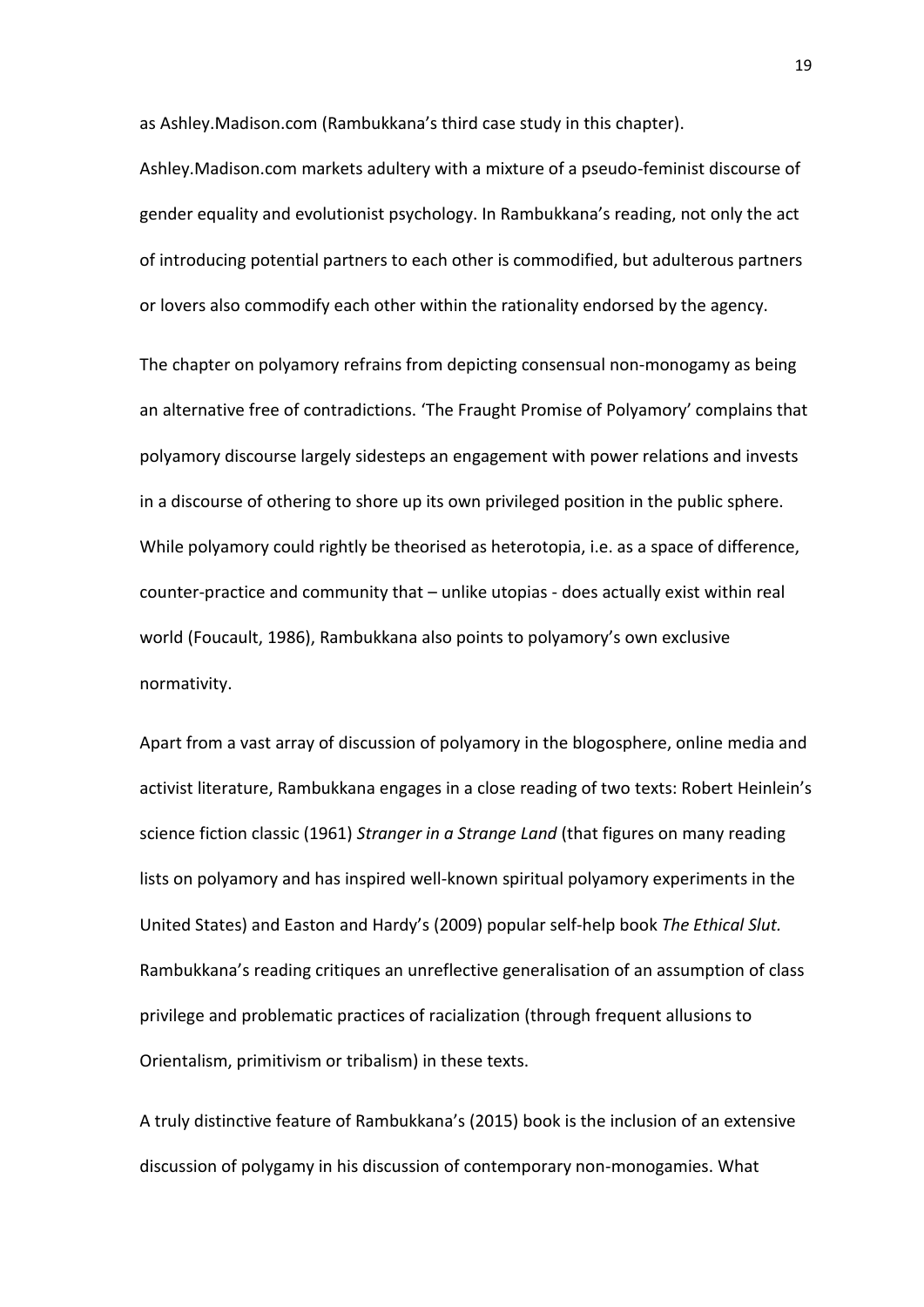Rambukkana calls 'conventional polygamy' (i.e. exclusive polygyny) is often excluded from the treatment of non-monogamies in contemporary Western societies, although the discourse of polygamy shapes the perception of virtually all non-monogamies in explicit or implicit ways. In the chapter on polygamy, Rambukkana presents case studies on the function of slippery slope arguments in the arguments against marriage equality, the media hysteria around FLDS communities (Fundamentalist Church of Jesus Christ of Latter-Day Saints) that openly practice polygamy in Bountiful, British Columbia, (2008- 2009) and the prime time HBO series *Big Love* (2006).

The increased media interest in matters relating to polygamy of FLDS communities in Bountiful, B.C., was triggered by a few high profile events in the United States that included the arrest, trial and conviction of FLDS leader Warren Jeffs in 2006-2007 and the raid of the Yearning for Zion (YFZ) Ranch in Texas, which is affiliated with the FLDS, in 2008. All these events and the arrests and failed convictions of the Bountiful leaders Warren Blackmore and James Oler led to a constitutionality test of the anti-polygamy statute of Canada's Criminal Code in the B.C. Supreme Court which upheld the polygamy ban in the judgment *Reference re: s.293 of the Criminal Code of Canada* in 2011 (Ashley, 2014; Lenon, 2016).

The raid of the YFZ Ranch in Texas included the forceful removal of 100 women and 400 children from their families by Texas Child Protection Services. Rambukkana's analysis of 2008 and 2009 media coverage of the charges against polygamists in Bountiful, B.C., the YFZ Ranch raid in Texas and associated custody cases reveals the prevalence of biased antipolygamy representations. The frequent usage of the term 'wives' in inverted commas) or 'conjugal relations' implies that only monogamous wives can be proper wives and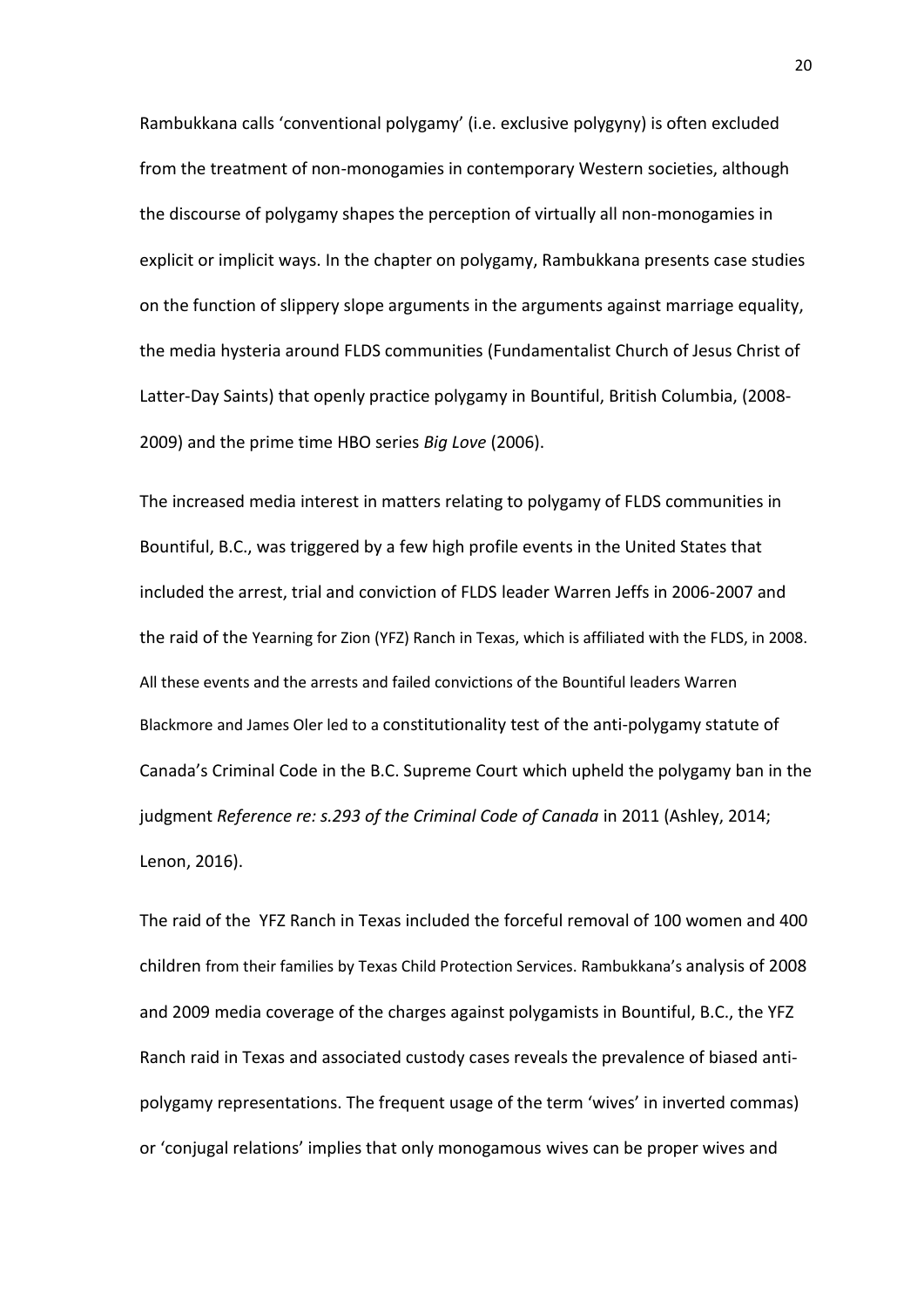monogamous marriage is the only real kind of marriage. Many journalists used loaded descriptions such as 'cult' (for the religion) or 'compound' (for the area of residence). There were frequent suggestions of a conflation of polygamy with child abuse. Proposals to use DNA testing to decipher 'true' family structures and to verify claims about parenthood reinforced the discourse that only biological family can be true family. There was no proper consultation of polygamous women and no serious attempt was made to provide media space for them to articulate their views. A largely liberationist discourse suggested that women and children had to be saved from exploitation by this 'polygamous cult'. The HBO Series *Big Love*, on the other hand, pictures a different, more privileged version of polygamy, which is based in white middle class consumer capitalist suburban settings. All main characters are at the margins of the Mormon Churches and communities. According to Rambukkana, HBO depicts main characters as more 'civilized polygamists', while continuing to contribute to the *othering* and racialisation of other Mormon communities.

In the conclusion of his book, Rambukkana presents a thorough analysis of Chief Justice Robert J. Bauman's British Columbia Supreme Court's ruling regarding the question of the constitutionality of Section 293 of the Criminal Code of Canada that prohibits polygamy and lays out the terms of its criminalization. Rambukkana deplores the double standard of the verdict that ignored virtually all evidence presented to the Court that diverged from the condemnatory mainstream view and deploys the concept of harm in a discriminatory fashion (by excluding hetero-patriarchal monogamy entirely from scrutiny). The verdict confirmed the validity of Section 293, because of the significant harm polygamy causes to women, children, society and the institution of marriage. It further suggested that the section only applies to 'formalized marriages'. The latter has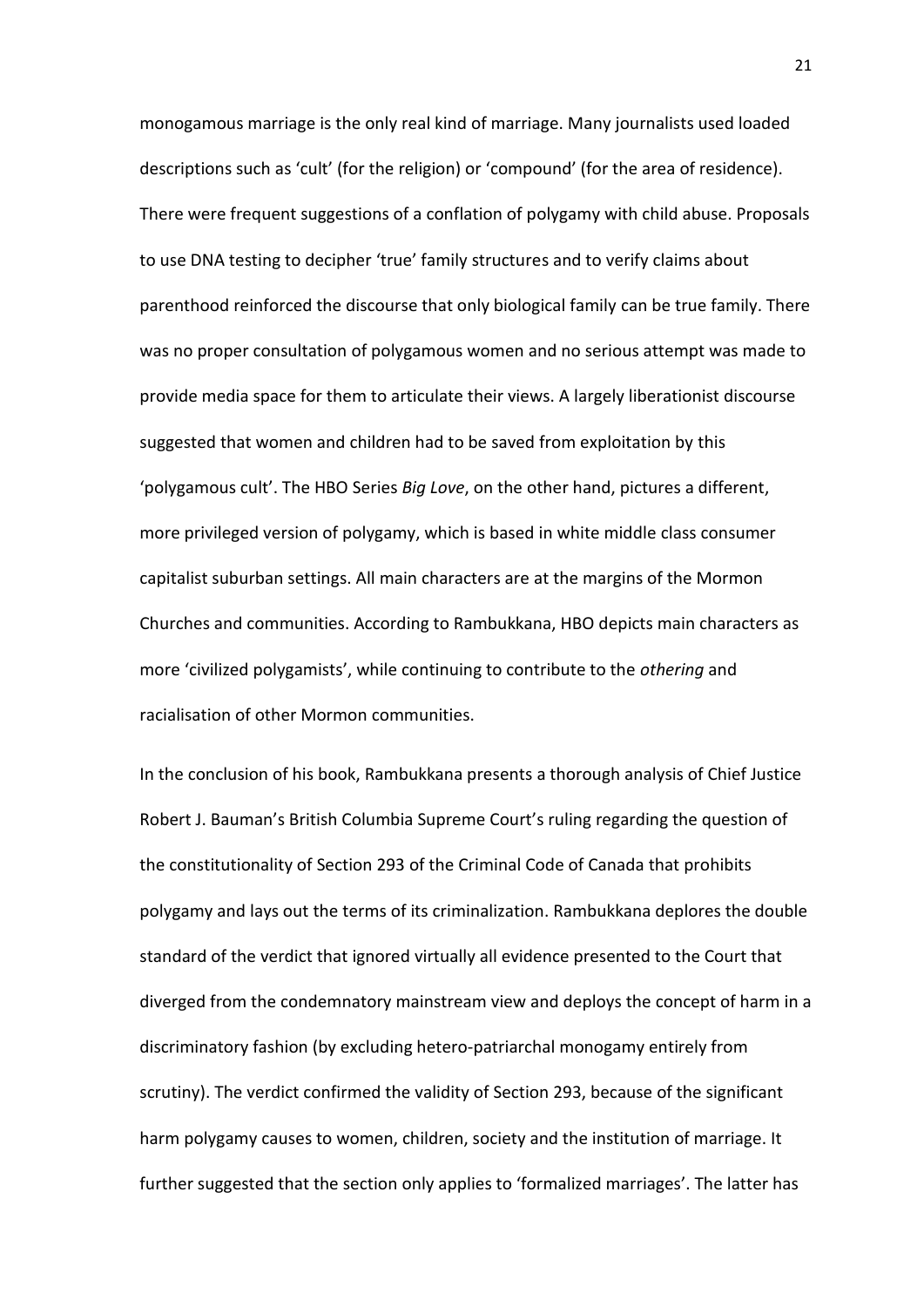major consequences for polyamorous unions, at least if they refrain from formalising their relationships through marriage or marriage-like arrangements.

While large parts of the Canadian poly communities celebrated the ruling, because of its decriminalisation of non-formalised forms of polyamory, Rambukkana (2015: 156) cautions: 'Institutionalizing informal polyamory in some way more privileged than conventional polygamy could act as a wedge that drives these communities further apart'. As a judgment, the *Reference* is a further prime example for the differentialist construction of non-monogamies in the public sphere.

Rambukkana's study covers wide ground and is unusual for its relational and intertextual analysis. His discussion not only highlights differences, but much common discursive ground across which different styles of intimacy are constructed. Rambukkana explores communalities, even if they may be uncomfortable and brush against the grain of cherished taken-for-granted wisdoms. Truly impressive is Rambukkana's consistency in working along intersectional lines of inquiry, thereby enriching polyamory scholarship with an approach that is attentive to race, class and gender perspectives.

### **Conclusions**

As the review of these three books has shown, recent scholarship of polyamory has made major inroads in the theorisation of emotions, sexualities and intimacies and the discourses and politics around consensual non-monogamy. Despite their differences in terms of focus and argumentation, the publications are unified by the shared openness on the part of the authors to pair qualitative and textual cultural inquiry with interdisciplinary and queer sensibilities and theoretical sophistication.

22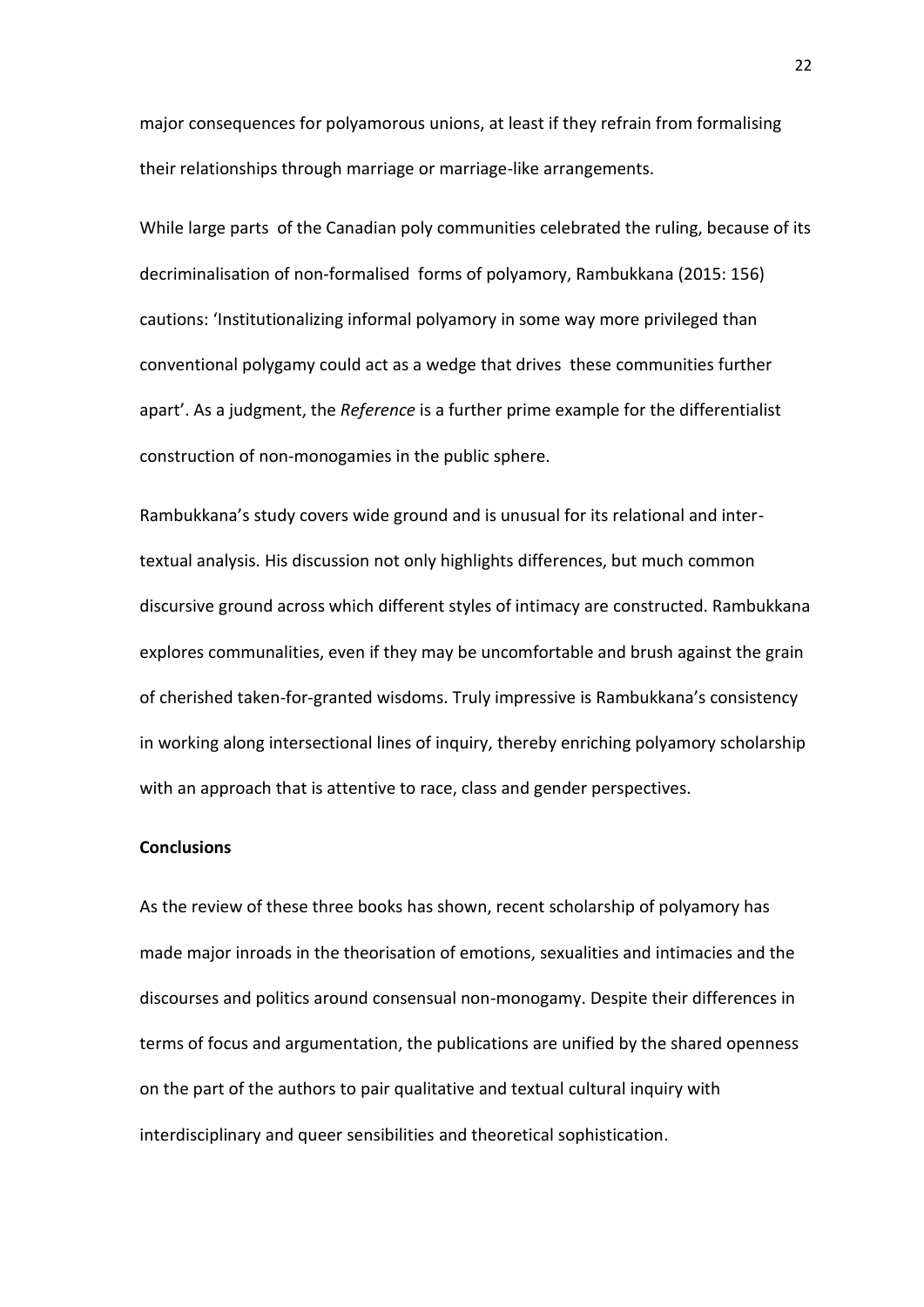Taken together, the reviewed publications direct attention to a range of key problems that shape and unsettle polyamorous relationships. The prevalence of moral normativity of monogamy and judgemental attitudes regarding consensual non-monogamy devalidate and de-legitimise polyamorous relationships and families. As both Pallotta-Chiarolli (2010) and Rambukkana's (2015) studies reveal, the stigmatisation of polyamorous and polygamous parenting practices emerges as the key territory of stigmatisation and exclusionary practices. Both children and parents are likely to suffer due to stigma and/or pressures towards a closeted life.

The position of women in polyamorous and polygamous relationships is a nodal point in discursive constructions of polyamory and polygamy. This does not only concern their roles as mothers. Parenting and non-parenting women in (heterosexual or bisexual) mixed-gender multipartnered relationships, and most pronouncedly in conventional polygamy, are often perceived to agree to exploitative constellations and assumed to suffer from false consciousness regarding the scope of their own agency. At the same time, research suggests that many aspects of the non/monogamy complex, from the construction of emotions around jealousy to the division of labour are profoundly gendered, often in ways that enable or legitimise male dominance and/or violence. Studies on polyamory within distinctively feminist and queer-feminist contexts, such as Deri's (2015) Vancouver study further reveal to what extent feminist and womencentred culture can shape non-hegemonic practices of non-monogamy.

Racialization emerges as a key dynamic within the construction of discursive formations around non/monogamy. Both Pallotta-Chiarolli (2010) and Rambukkana (2015) have shown that it is a major axis of othering regimes with regard to polyamorous, non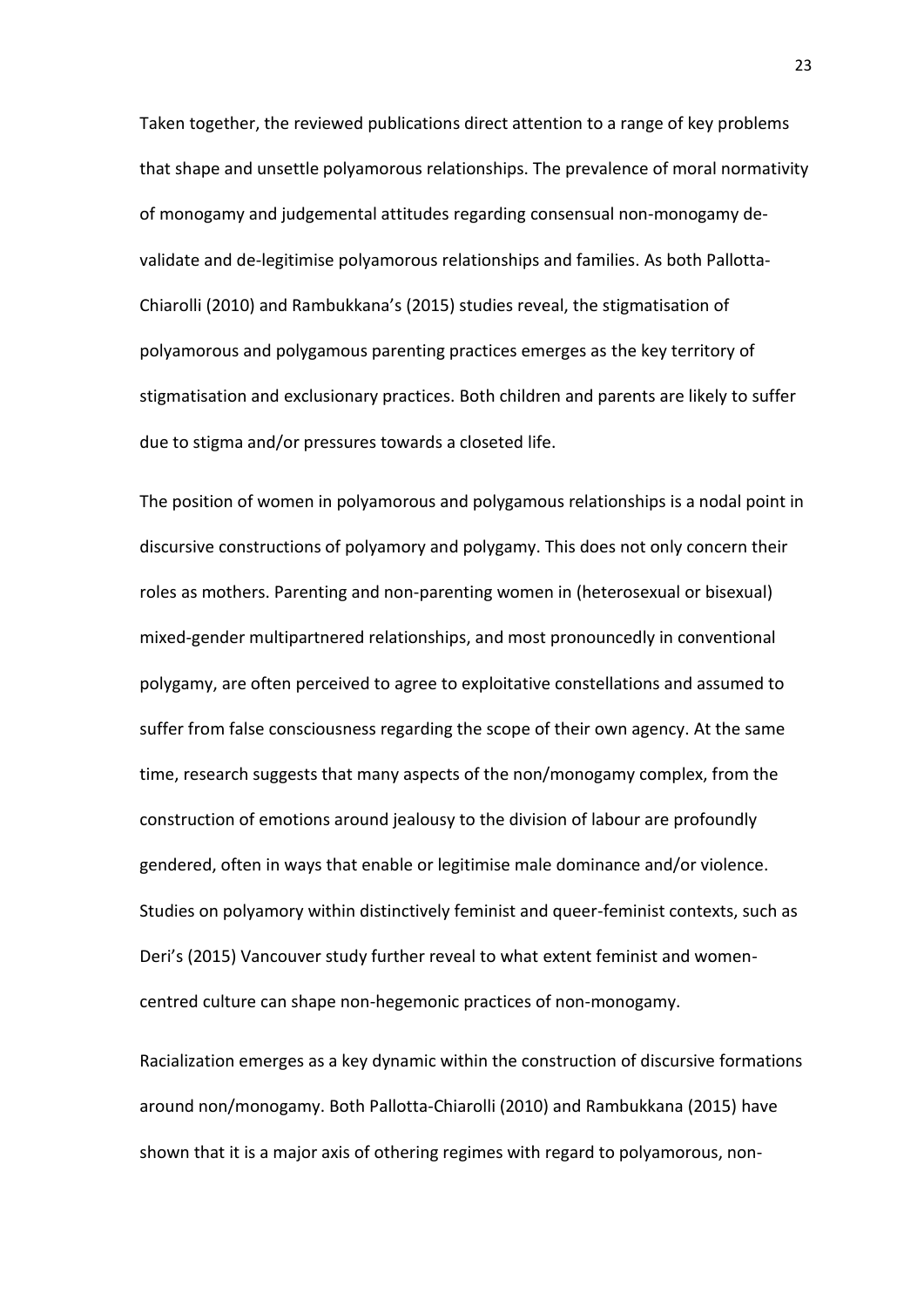monogamous and polygamous intimacies. Rambukkana (2015) further reminds us that narratives deployed or endorsed by polyamorists themselves frequently propose a racialized filter to order and stratify the assemblage of non-monogamies.

Border processes separate some non-monogamies from others and map out territories of privileging, assimilation and stigmatisation. At the same time, polyamory itself is banished into a border zone, outside and beyond the new respectable population of lesbian and gay families of choice, a position not dissimilar from the one inhabited by bisexuals (and other fluid identities) with regard to the wider lesbian and gay established communities (a group which makes up a significant portion of many poly communities in the first place) (see Callis, 2014).

Social divisions, boundaries and borders are core concerns within recent theorisations of polyamory. Boundary processes produce both inside and outside positions. The same applies to the social divisions of class and the boundary dynamics propelled by capital accumulation. Class as a *stratifying process* is rarely discussed in any detail in the work discussed here. Structural notions of class recede into the background in favour of more cultural interpretations of capitalist relations around the notions of neoliberal *commodification* (as discussed in Rambukkana's [2015] book). Yet overall, it is more than fair to say that recent polyamory research has gained greater depth through a more thorough and rigorous engagement with intersectionality-inspired research agendas than previous scholarship (see Noël, 2006).

#### **References**

Ashley SM (2014) Sincere but Naive: Methodological Queries concerning the British Columbia Polygamy Reference Trial. *CRS/RCS* 51(4): 325-342.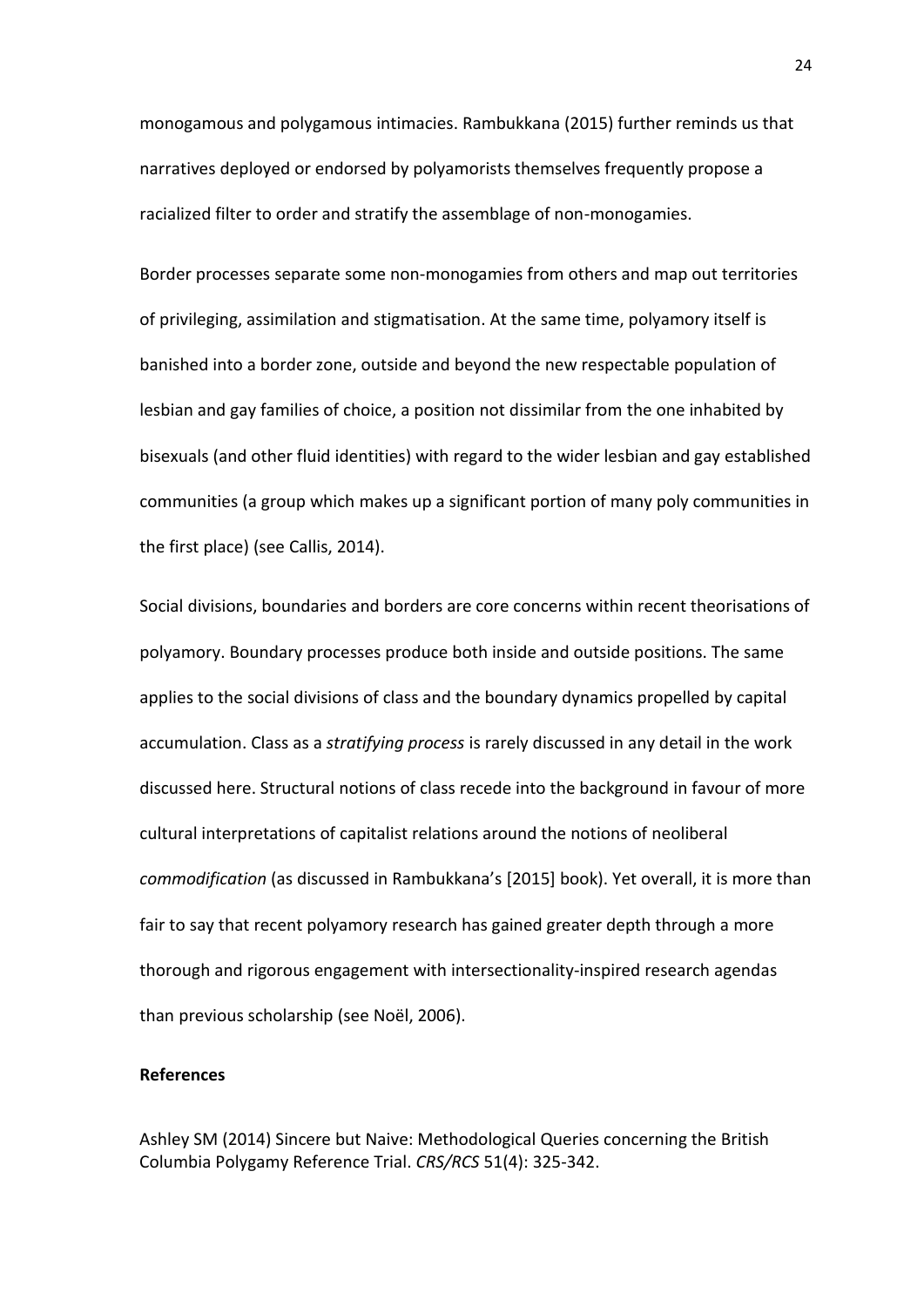Anderlini-D'Onofrio S (ed) (2004) Special Issue: Plural Loves: Designs for Bi and Poly Living. *Journal of Bisexuality* 4(3-4).

Anzaldúa G (1987) *La Frontera - Borderlands*. San Francisco: Aunt Lute Books.

Anzaldúa G (ed) (1990) *Making Face, Making Soul: Haciendo Caras: Creative and Critical Perspectives by Feminists of Color*. San Francisco: Aunt Lute Books.

Barker M (2013) *Rewriting the Rules. An Integrative Guide to Love, Sex and Relationships*. London: Routledge.

Barker M and Langdridge D (2010a) Whatever happened to Non-monogamies? Critical Reflections on Recent Research and Theory. *Sexualities* 13(6): 748-772.

Barker M and Langdridge D (eds) (2010b) *Understanding Non-Monogamies.* London: Routledge.Bauer R (2014) *Queer BDSM Intimacies. Critical consent and Pushing Boundaries.* New York: Palgrave Macmillan.

Bey H (1991) *T.A.Z.: The Temporary Autonomous Zone, Ontological Anarchy, Poetic Terrorism.* Brooklyn, NY: Autonomedia.

Bhabha H (2004) *The Location of Culture.* London: Routledge.

Boutilier S (2015) Elizabeth Sheff (2014) The Polyamorists Next Door: Inside Multiple-Partner Relationships and Families. *Sexualities* 18 (7): 900-901.

Brandt J (2002) *The 50-Mile Rule: Your Guide to Infidelity and Extramarital Etiquette.*  Berkeley, CA: Ten Speed.

Callis AS (2014) Bisexual, Pansexual, Queer: Non-binary Identities and the Sexual Borderlands. *Sexualities*17 (1-2): 63-80.

Deri J (2015) *Love's Refraction. Jealousy and Compersion in Queer Polyamorous Relationships*. Toronto: University of Toronto Press

Easton D and Hardy JW (2009) *The Ethical Slut: A Guide to Infinite Sexual Possibilities.*  2<sup>nd</sup> ed. Berkeley: Celestial Arts.

Foucault, M (1986) Of Other Spaces. *Diacritics* 16 (1): 22-7.

Game A and Metcalf A (1996) *Passionate Sociology.* London: Sage.

Haritaworn J, Lin CJ and Klesse C (eds) (2006) Special Issue on Polyamory, *Sexualities*, 9(5).

Heinlein RA (1961) *Stranger in a Strange Land.* New York: Putnam.

Kaldera R (2010) *Power Circuits. Polyamory in a Power Dynamic.* Hubbardston: Alfred Press.

Kipnis L (1998) Adultery. *Critical inquiry* 24 (2): 289-324.

Kipnis L (2003) *Against Love: A Polemic.* New York: Pantheon.